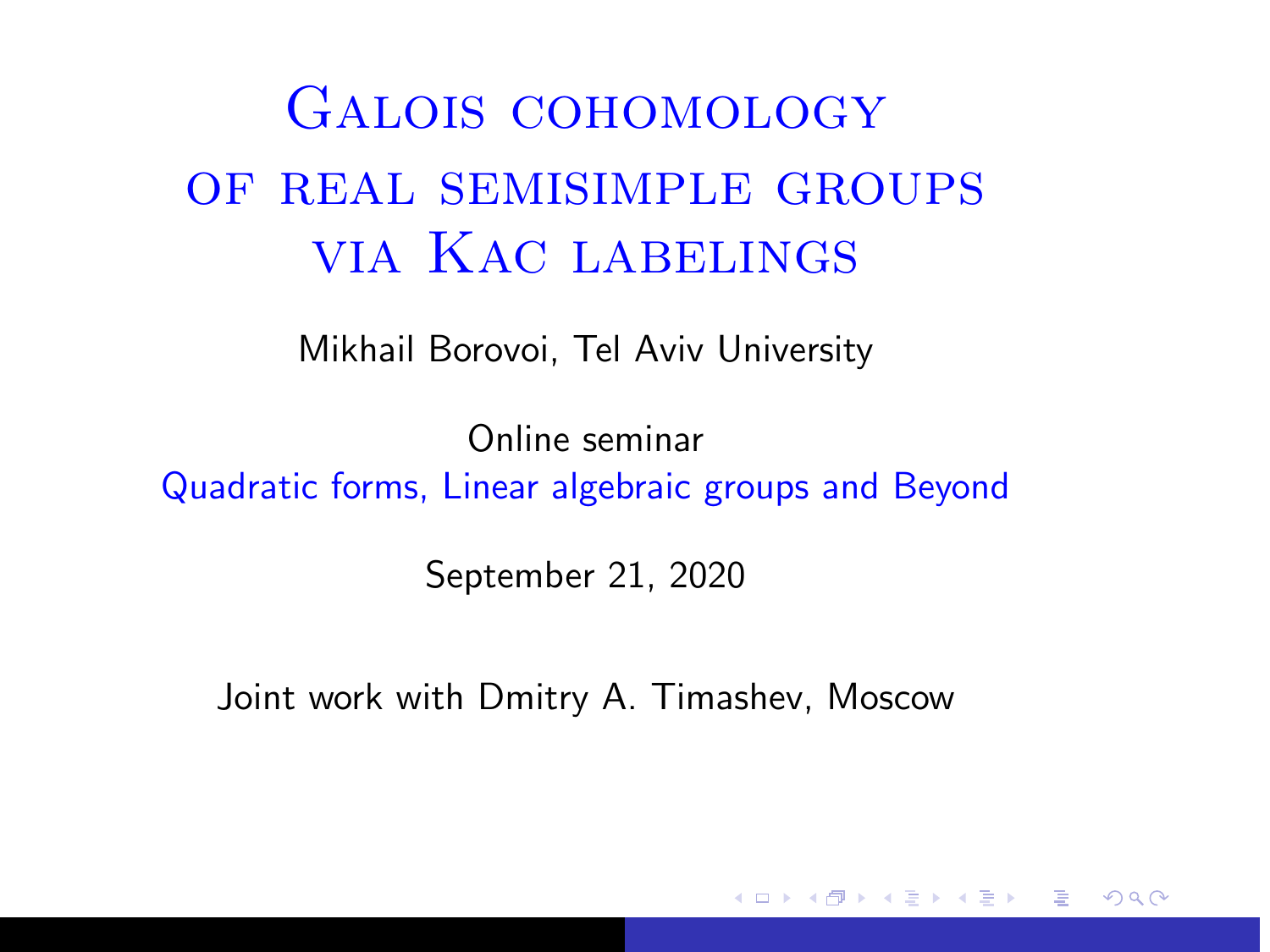- $\blacktriangleright$  Let G be a real algebraic group.
- ► Say,  $\mathbf{G} \subseteq \mathrm{GL}(n, \mathbb{C})$  is defined by polynomials with real coefficients.
- $\triangleright$  We have G(R), G(C), σ: G(C) → G(C),  $g \mapsto \bar{g}$ . Then  $\sigma$  is anti-holomorphic and  $\sigma^2 = \mathrm{id}.$  We have also  $G := \mathbf{G} \times_{\mathbb{R}} \mathbb{C}.$
- $\triangleright$  Conversely, from a connected reductive *complex* algebraic group  $G$  and an anti-holomorphic involution

$$
\sigma\colon G(\mathbb{C})\to G(\mathbb{C}),
$$

by Galois descent we obtain a real algebraic group G.

 $\triangleright$  We say that  $\sigma$  is a real structure on G. We write

$$
\mathbf{G}=(G,\sigma).
$$

 $\Omega$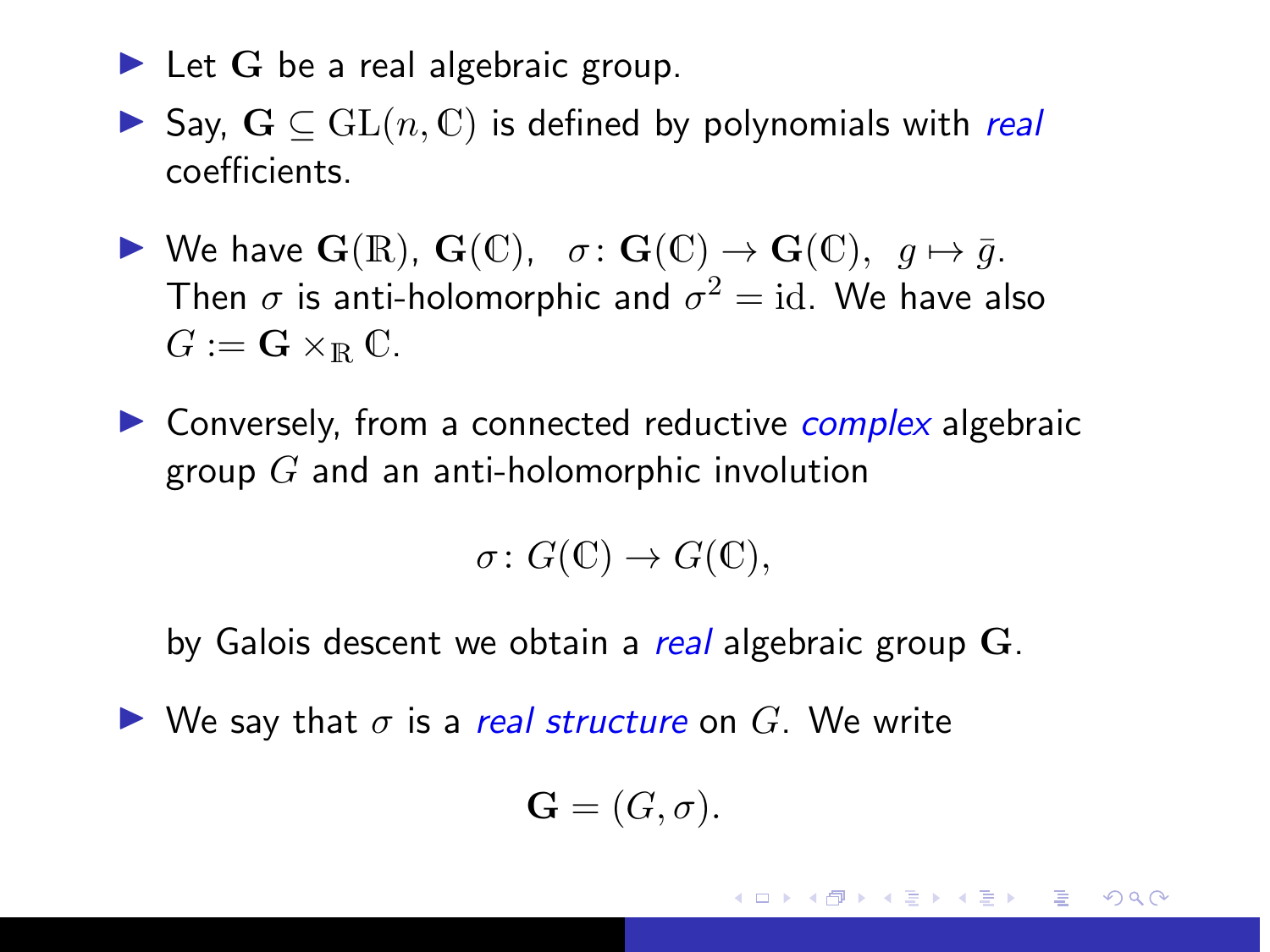let  $\mathbf{G} = (G, \sigma)$ . Write

$$
Z^1(\mathbb{R}, \mathbf{G}) = \{ a \in G \mid a \cdot \sigma(a) = 1 \}.
$$

 $\blacktriangleright$  The group  $G(\mathbb{C})$  acts on  $Z^1(\mathbb{R},\mathbf{G})$  by

$$
g: a \mapsto g \cdot a \cdot \sigma(g^{-1}),
$$

By definition,  $H^1(\mathbb{R}, {\bf G})$  is the set of orbits of this action. It has a *neutral element*, the class  $[1] \in H^1(\mathbb{R}, \mathbf{G}).$ 

 $\blacktriangleright$  The Galois cohomology answers important questions. In particular, if  $H \subset G$  is an R-subgroup, and  $Y = G/H$ , then the set of orbits of  $\mathbf{G}(\mathbb{R})$  in  $\mathbf{Y}(\mathbb{R})$  is in a canonical bijection with

$$
\ker[H^1(\mathbb{R}, \mathbf{H}) \to H^1(\mathbb{R}, \mathbf{G})].
$$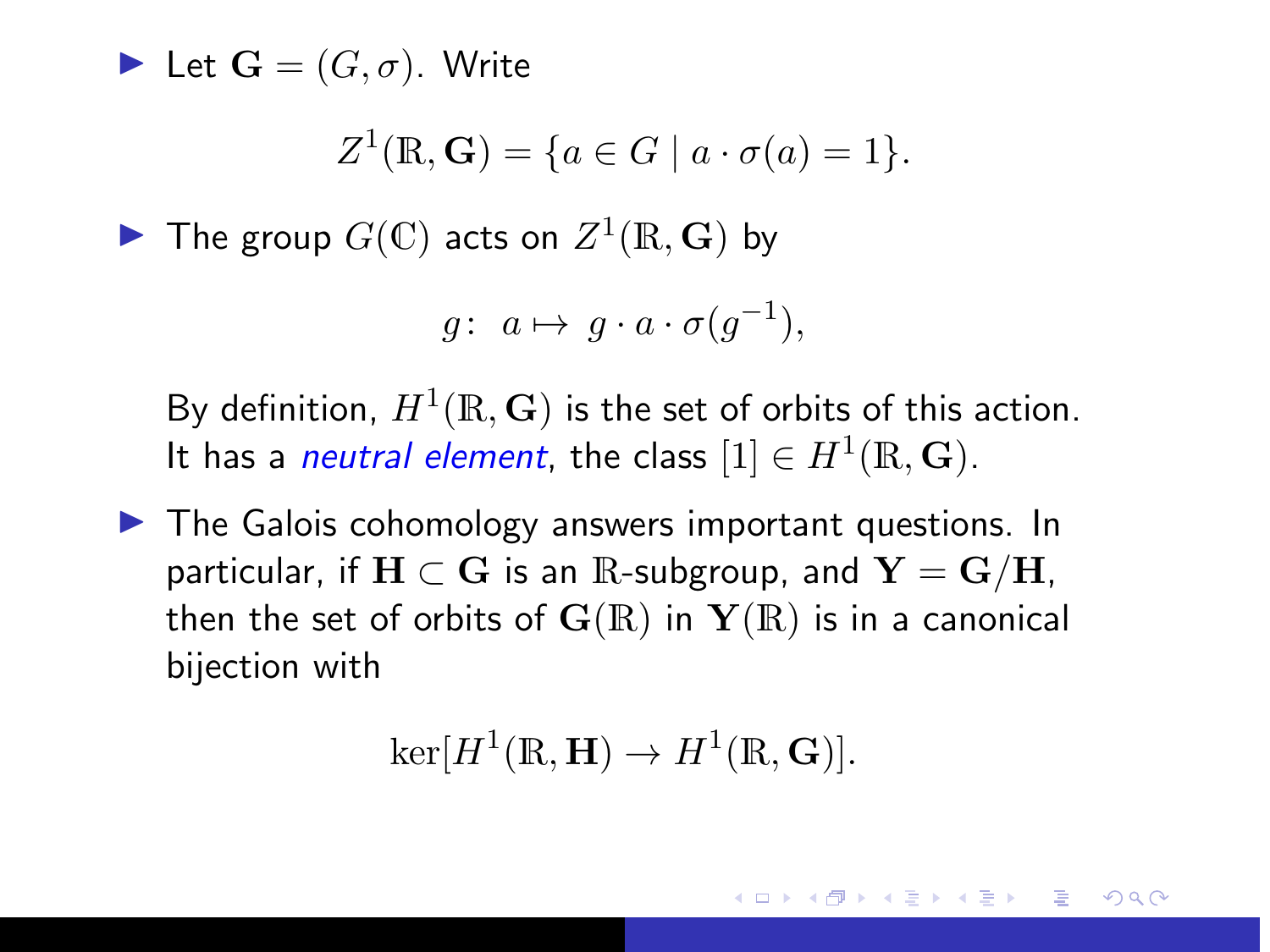

$$
\mathbf{G}(\mathbb{R})_2 = \{ g \in \mathbf{G}(\mathbb{R}) \mid g^2 = 1 \}.
$$

If  $a \in \mathbf{G}(\mathbb{R})_2$ , then

$$
a \cdot \sigma(a) = a^2 = 1.
$$

Thus  $\mathbf{G}(\mathbb{R})_2 \subset Z^1(\mathbb{R},\mathbf{G})$ .

- From now on  $\mathbf{G} = (G, \sigma)$  is a (connected) semisimple R-group. I describe a simple combinatorial algorithm for  $H^1(\mathbb{R}, {\bf G})$  in terms of the *affine Dynkin diagram* of  ${\bf G}$ .
- $\blacktriangleright$  The algorithm is due to Victor Kac (1968) for adjoint groups. The idea in the simply connected case is due to Ernest B. Vinberg (an e-mail message to the speaker dated 2008).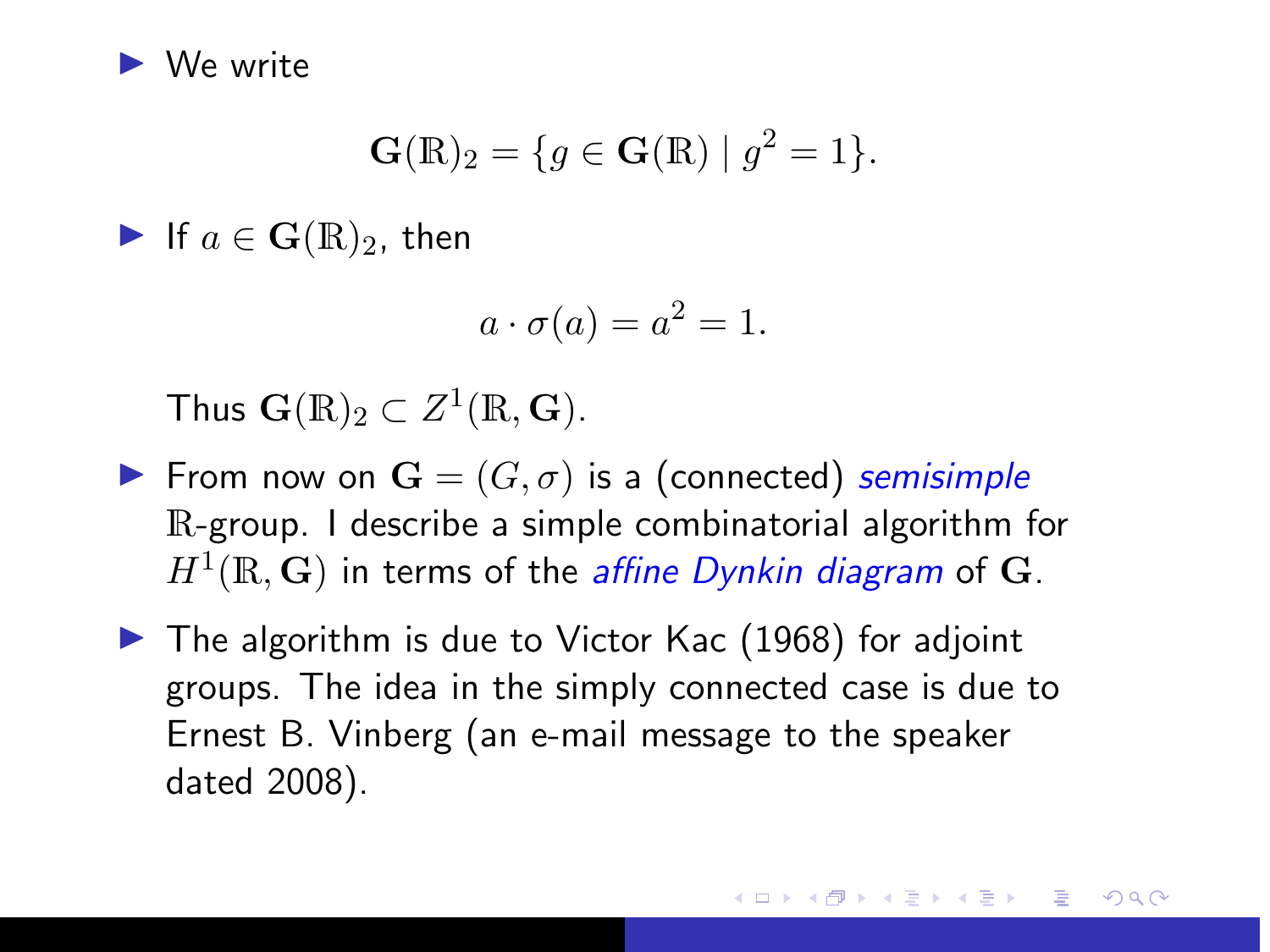I will explain the algorithm in the example of  $E_7$ . I start from the *adjoint* case (due to Kac). So we have:

 $G = G^{\text{ad}}$  of type E<sub>7</sub>.  $T \subset G$  a maximal torus.  $B$  a Borel subgroup  $R = R(G, T)$  the root system,  $S = S(G, T, B) = \{\alpha_1, \dots, \alpha_7\}$  the system of simple roots.



This is *not* what we need.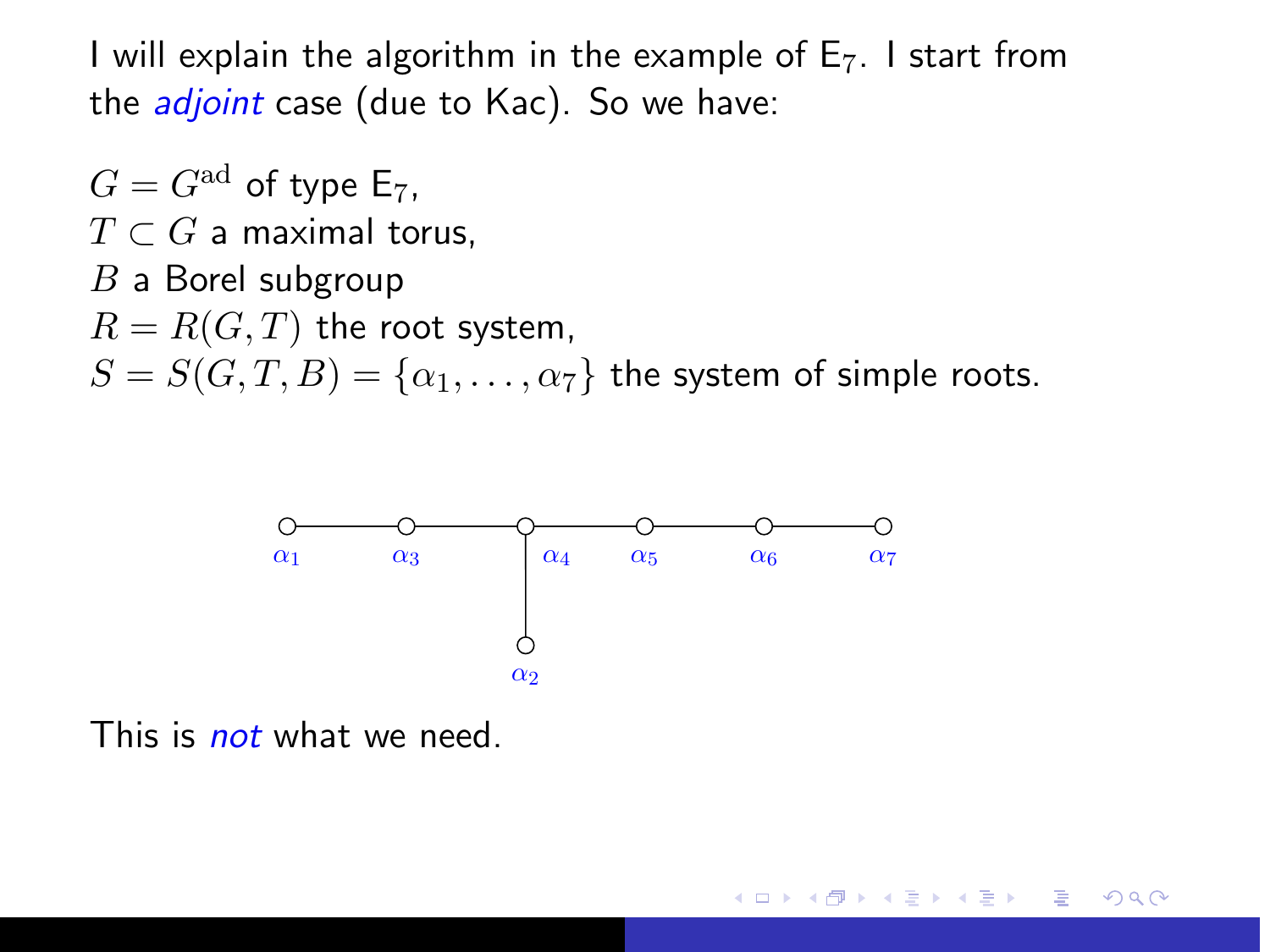$\triangleright$  We need the *affine* or *extended* Dynkin diagram



 $\triangleright$  Now we have 8 roots in a 7-dimensional space (namely,  $\alpha_0$  is the lowest root,  $\alpha_0 = -\alpha_h$ , where  $\alpha_h$  is the highest root in  $R$  with respect to  $S$ ). There is a linear relation

$$
m_0\alpha_0 + m_1\alpha_1 + \cdots + m_7\alpha_7 = 0,
$$

normalized such that  $m_0 = 1$ . Here all  $m_i$  are positive integers, see below: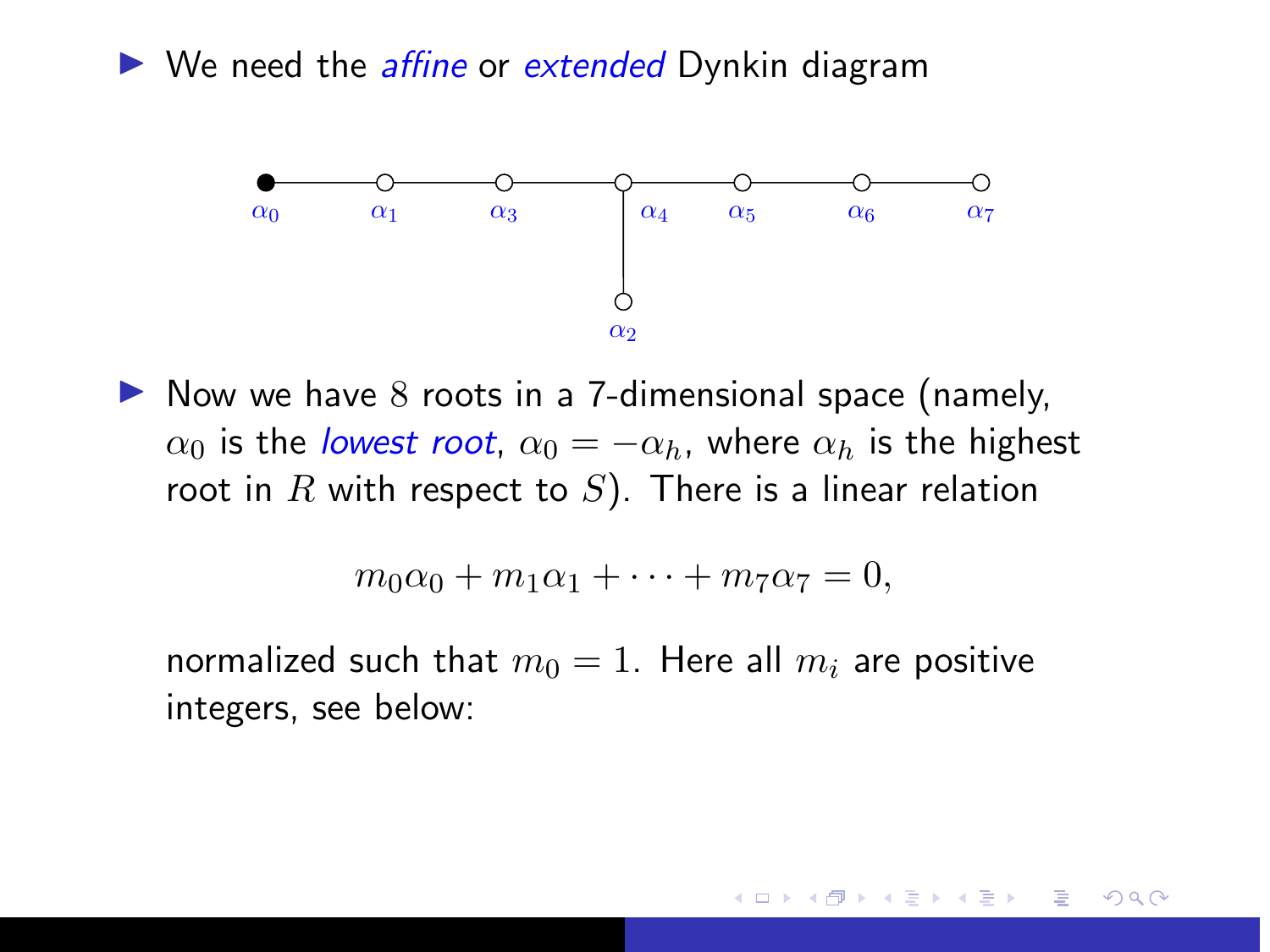

Definition A Kac labeling of  $\widetilde{D}$  is a family  $(q_i)$  of numerical labels  $q_i \in \mathbb{Z}_{\geq 0}, i = 0, 1, \ldots, 7$ , such that

$$
\sum_i m_i q_i = 2.
$$

Clearly,  $q_i \leq 2$  for all i. Moreover,  $q_3 = q_4 = q_5 = 0$ .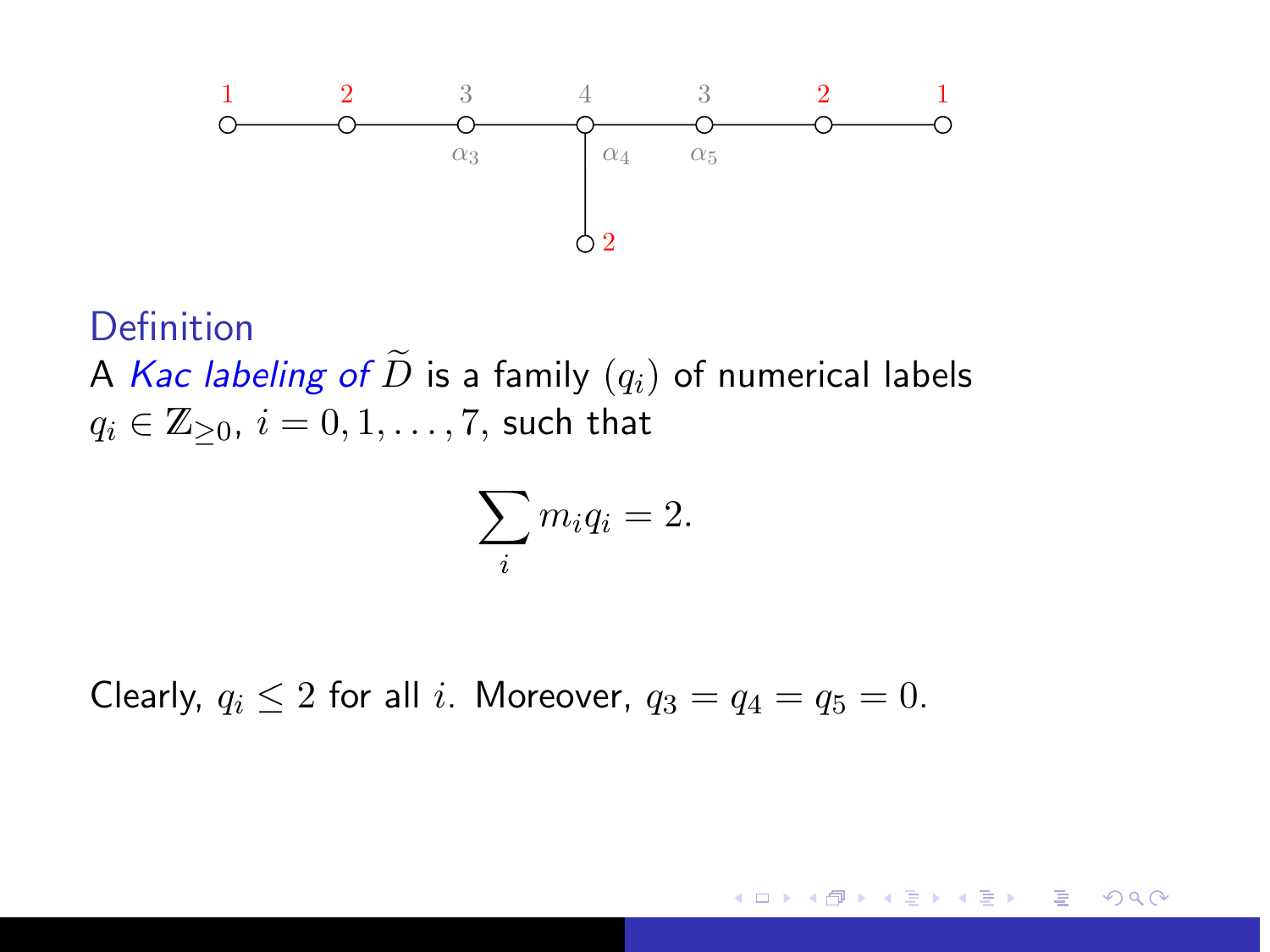

The Kac labelings of  $\widetilde{D}$  are:



We denote by  $\mathcal{K}(\widetilde{D})$  the set of all Kac labelings of  $\widetilde{D}$ .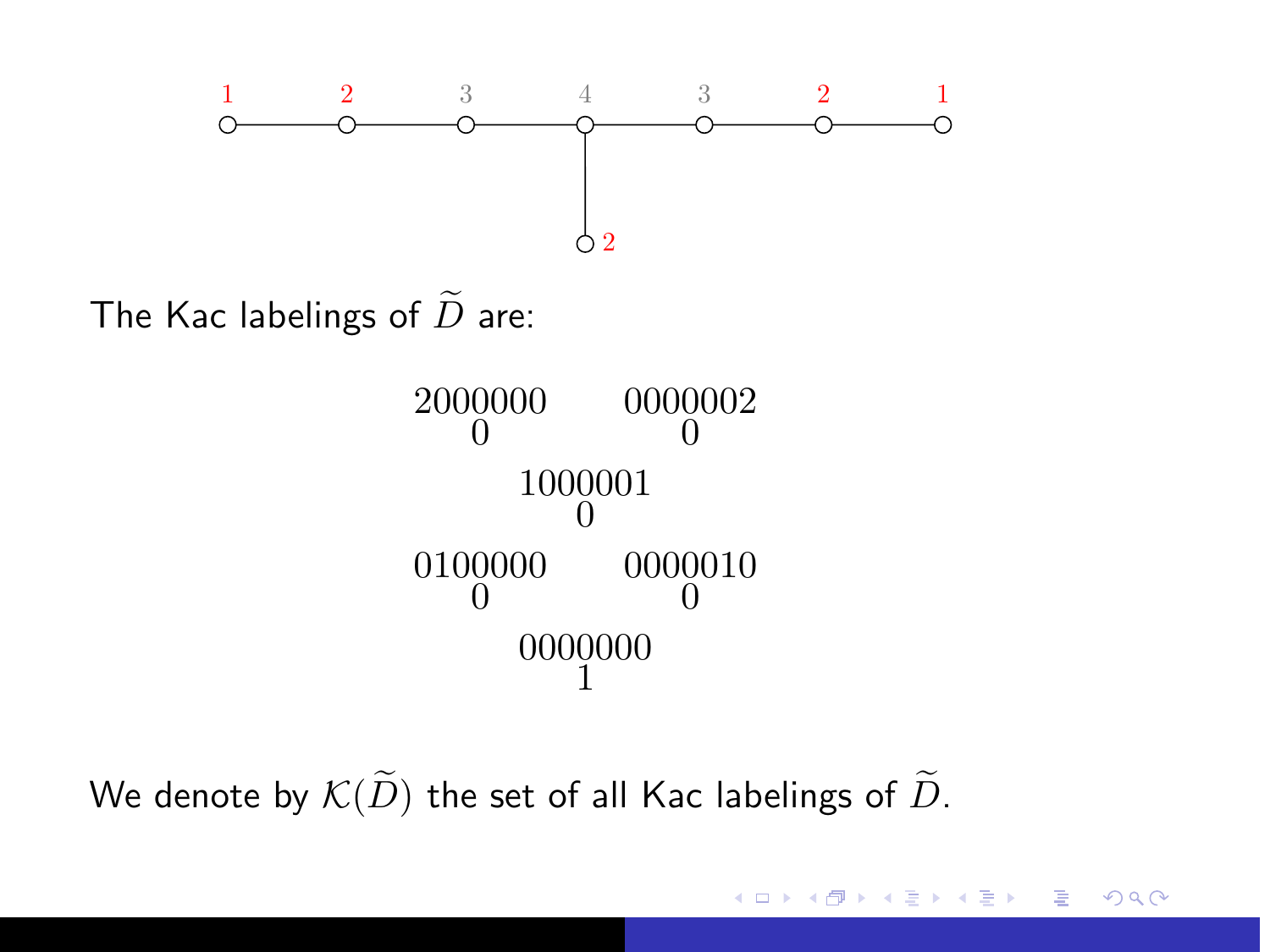We consider the *adjoint* group  $G = G^{ad}$  with fundamental group  $F = \pi_1(G^{\text{ad}})$  of order 2:  $F = \{1, \rho\}.$ 

The element  $\rho$  acts on  $\widetilde{D}$  by the only nontrivial automorphism.



So F acts on  $\mathcal{K}(\widetilde{D})$ . Let  $\mathcal{K}(\widetilde{D})/F$  denote the set of orbits.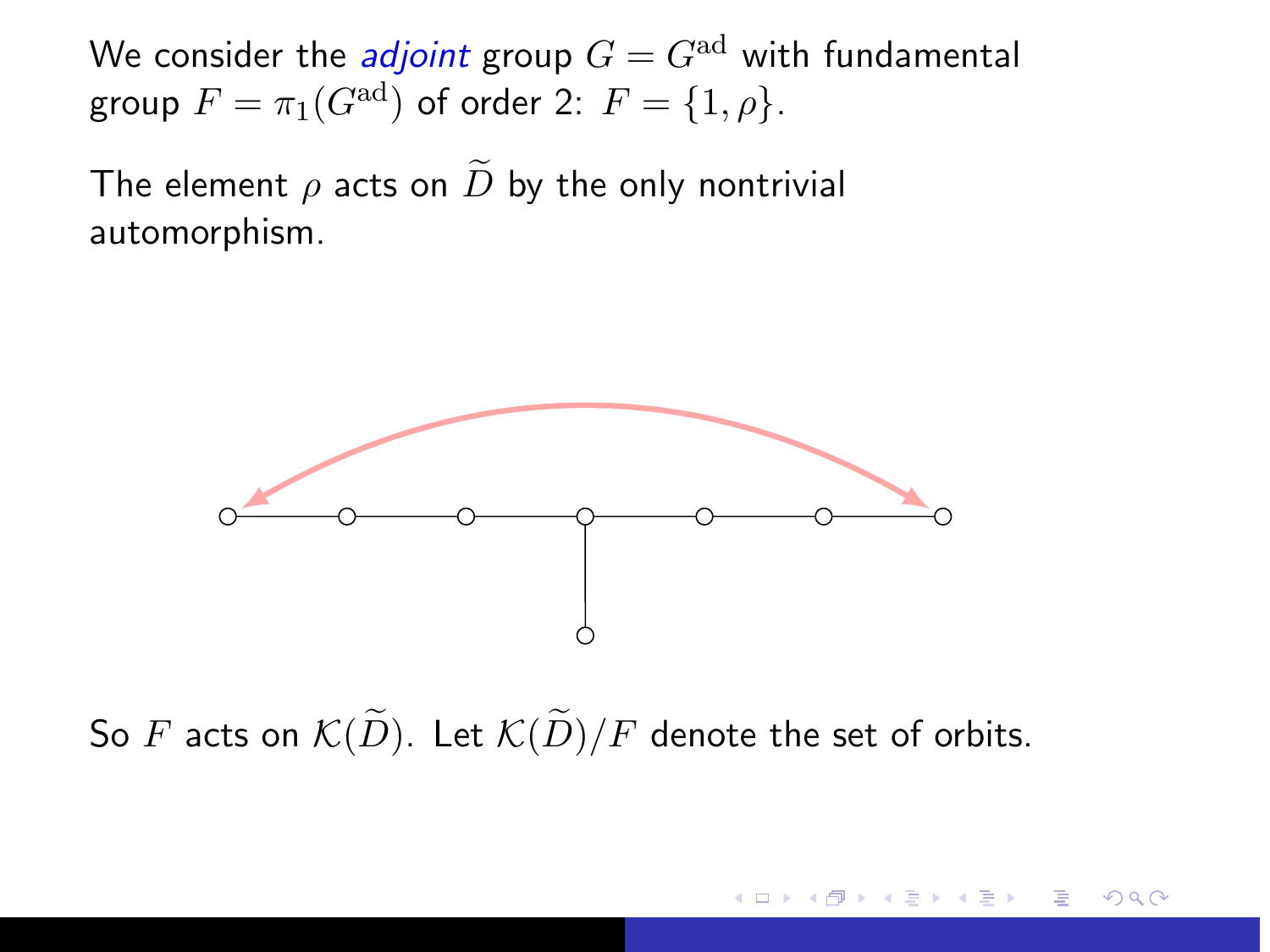Theorem (Kac 1969)

Let  $\mathbf{G}^{\text{ad}} = (G^{\text{ad}}, \sigma_c)$  denote the compact adjoint group of type  $E_7$ . Then

$$
H^1(\mathbb{R}, \mathbf{G}^{\mathrm{ad}}) \cong \mathcal{K}(\widetilde{D})/F.
$$

2000000  $\theta$ 0000 0000002  $\theta$ 1000 001 0 0100000  $\theta$ 0000 0000010  $\theta$ 0000 000 1

Four orbits

メロメ メ御 メメ ミメ メミメ 重  $2Q$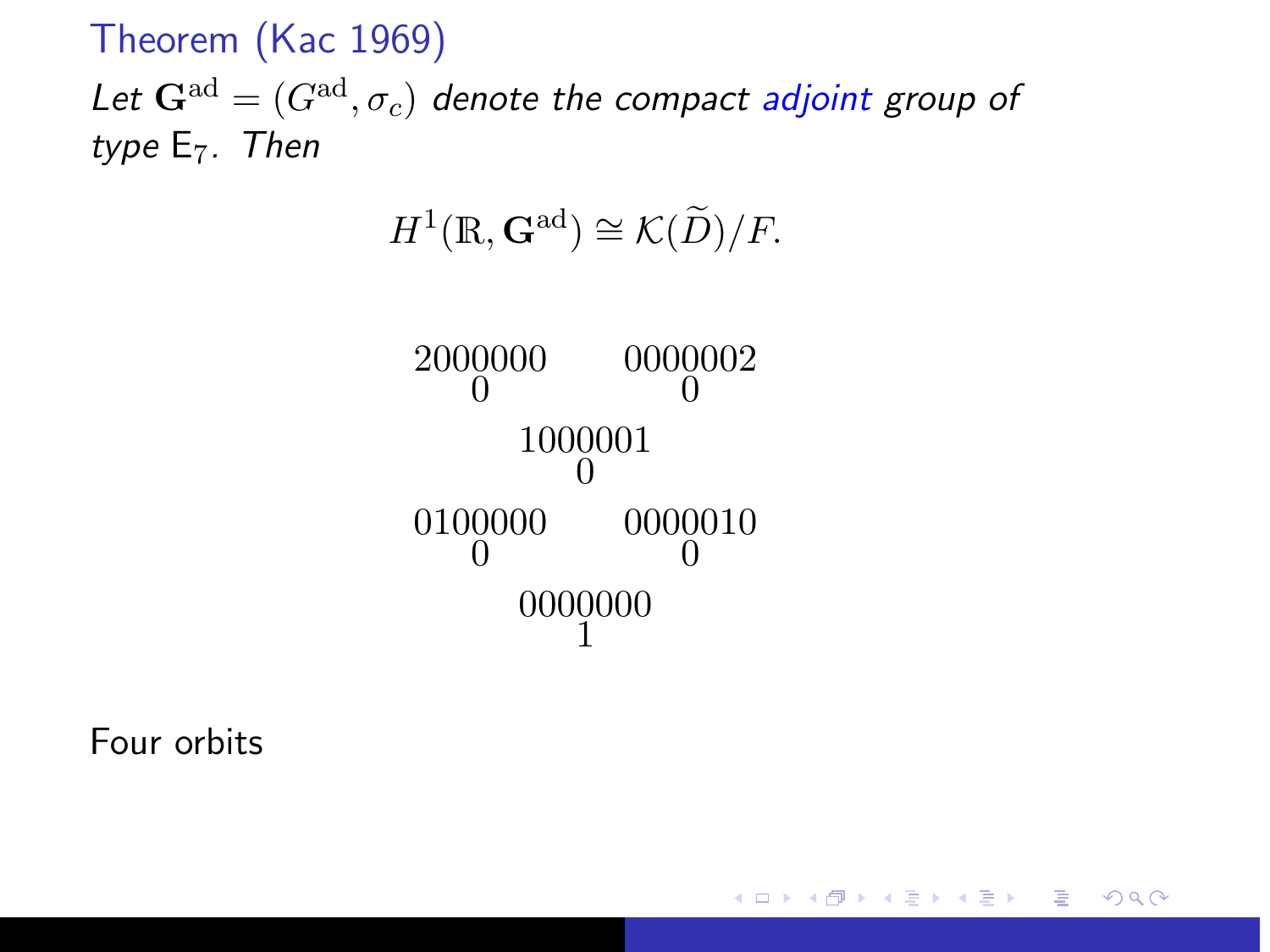Let  $T$  be a  $\mathbb C$ -torus,  $\mathsf{X}^*(T)=\operatorname{Hom}(T,\mathbb{C}^\times)$  the character group,

 $\mathsf{X}_*(T)=\mathrm{Hom}(\mathbb{C}^{\times},T)$  the cocharacter group,

 $\langle , \rangle : X^*(T) \times X_*(T) \to \mathbb{Z}.$ 

Namely, for  $\chi \in \mathsf{X}^*(T), \ \ \nu \in \mathsf{X}_*(T)$  we consider

$$
\chi \circ \nu \colon \mathbb{C}^\times \xrightarrow{\nu} T \xrightarrow{\chi} \mathbb{C}^\times.
$$

We have

$$
\chi\circ\nu=(z\mapsto z^n)
$$

for some  $n \in \mathbb{Z}$ , and we set

$$
\langle \chi, \nu \rangle = n.
$$

つくい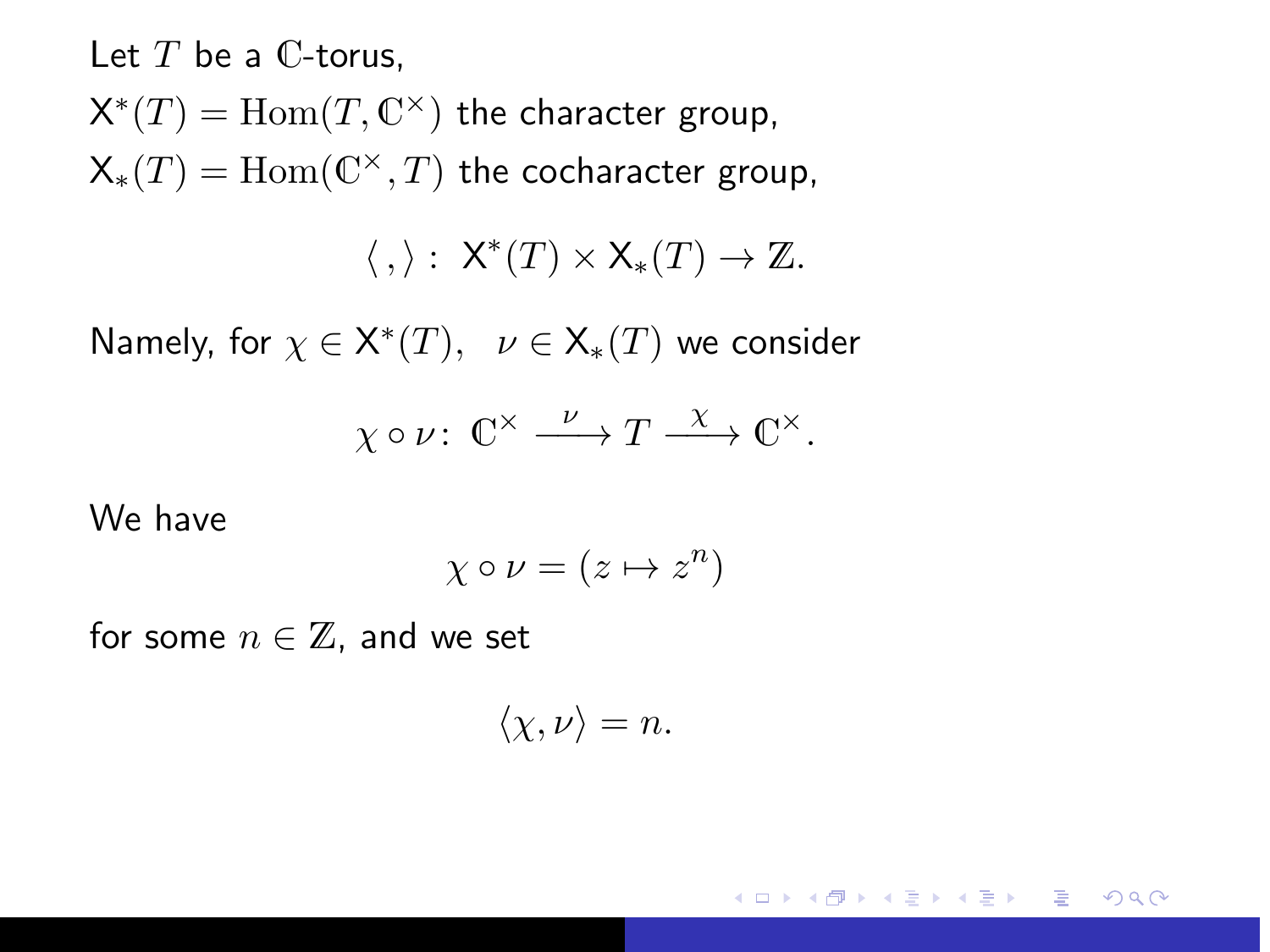\n- ▶ 
$$
\mathbf{G}^{\text{ad}} = (G^{\text{ad}}, \sigma_c)
$$
 compact,  $\mathbf{T}^{\text{ad}} \subset \mathbf{G}^{\text{ad}}$  a maximal torus
\n- ▶  $Q = \mathsf{X}^*(T^{\text{ad}}), P^{\vee} = \mathsf{X}_*(T^{\text{ad}}), \langle , \rangle \colon Q \times P^{\vee} \to \mathbb{Z}.$
\n- ▶  $q = (q_i) \in \mathcal{K}(\widetilde{D})$  a Kac labeling. Define  $\widehat{q} \in P^{\vee}$  by  $\langle \alpha_i, \widehat{q} \rangle = q_i$  for the simple roots  $\alpha_i, \quad i = 1, \ldots, 7$  Then  $\widehat{q} : \mathbb{C}^{\times} \to T^{\text{ad}}$ . Take\n 
$$
a_q = \widehat{q}(-1) \in T^{\text{ad}}(\mathbb{C})_2 = \mathbf{T}^{\text{ad}}(\mathbb{R})_2 \subset Z^1(\mathbb{R}, \mathbf{G}^{\text{ad}})
$$
\n
$$
\mathbb{C}^{\times} \xrightarrow{\widehat{q}} T^{\text{ad}}, \quad -1 \mapsto a_q := \widehat{q}(-1) \in \mathbf{T}^{\text{ad}}(\mathbb{R})_2.
$$
\n
$$
\mathcal{K}(\widetilde{D})/F \xrightarrow{\sim} H^1(\mathbb{R}, \mathbf{G}^{\text{ad}}), \quad q \mapsto [a_q].
$$

メロトメタトメミトメミト ミニのダダー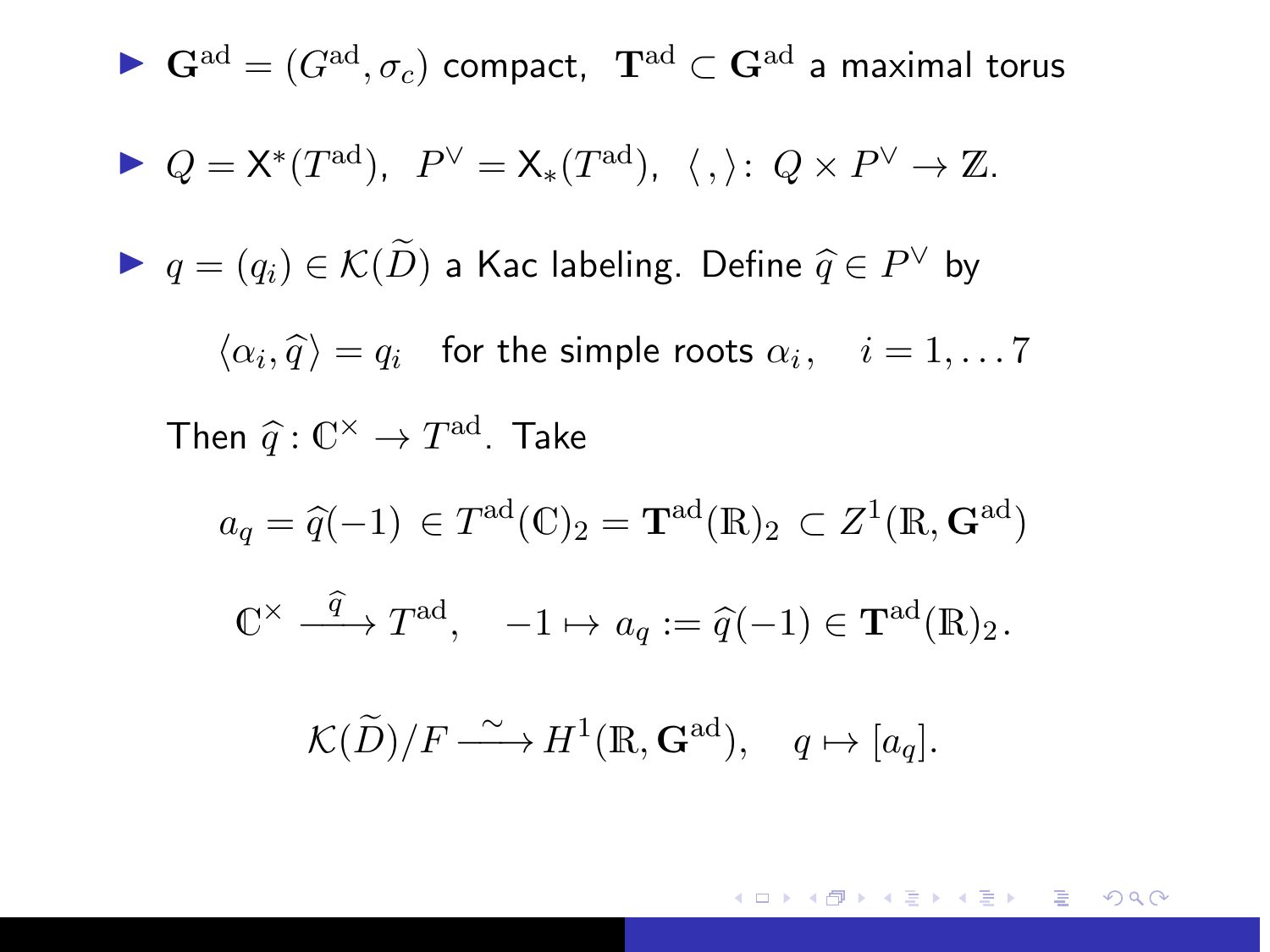▶ To  $q \in \mathcal{K}(\widetilde{D})$  we associate a twisted form

$$
\mathbf{G}_q^{\mathrm{ad}} = (G^{\mathrm{ad}}, \sigma_q), \quad \sigma_q = a_q \circ \sigma_c.
$$

| 2000000 | 0000002 | $E_7$           | Compact      |
|---------|---------|-----------------|--------------|
| 1000001 |         | $E_6 \cdot T_1$ | $E_{7(-25)}$ |
| 0100000 | 0000010 | $A_1 \cdot D_6$ | $E_{7(-5)}$  |
| 0000000 |         | A <sub>7</sub>  | $E_{7(7)}$   |

\n- $$
\mathcal{K}(\widetilde{D})/F \xrightarrow{\sim} H^1(\mathbb{R}, \mathbf{G}_q^{\text{ad}}): p \mapsto [a_{p,q}]
$$
\n- $\mathbb{C}^\times \xrightarrow{\widehat{p}-\widehat{q}} T^{\text{ad}}, \quad -1 \longmapsto a_{p,q} := (\widehat{p}-\widehat{q})(-1) \in \mathbf{T}^{\text{ad}}(\mathbb{R})_2$
\n- $\blacktriangleright$  For  $p = q$  we have  $a_{p,q} = 1$ .
\n

K ロ ▶ K 御 ▶ K 君 ▶ K 君 ▶ ○ 君 ○ ◆ 9 Q ⊙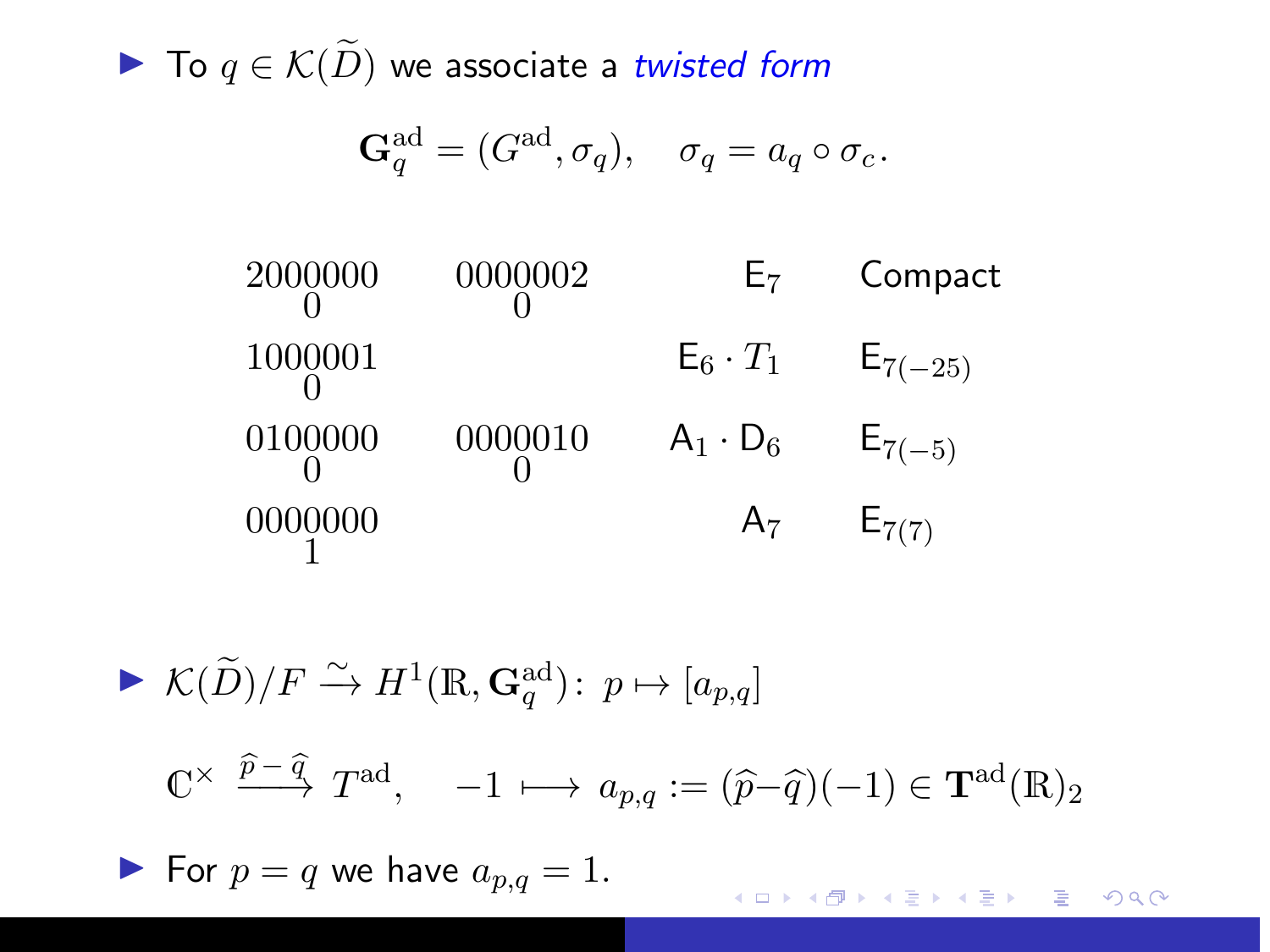Now we consider the simply connected  $E_7$ .

\n- $$
\mathbf{G}_q^{\text{sc}} = (G^{\text{sc}}, \sigma_q)
$$
 the *universal cover* of  $\mathbf{G}_q^{\text{ad}}$ ,
\n- $T^{\text{sc}}$  the preimage of  $T^{\text{ad}}$  in  $G^{\text{sc}}$ ,
\n- $P = \mathsf{X}^*(T^{\text{sc}})$ , the character group of  $T^{\text{sc}}$ .
\n

$$
\blacktriangleright \text{ Then } [P:Q] = 2, P = \langle Q, \lambda \rangle,
$$

$$
\lambda = \sum_{\alpha \in S} c_{\alpha} \alpha = \frac{1}{2} (\alpha_2 + \alpha_5 + \alpha_7).
$$

 $\blacktriangleright$  Set

$$
\mathcal{K}(\widetilde{D}, q) = \left\{ p \in \mathcal{K}(\widetilde{D}) \mid \sum_{\alpha \in S} c_{\alpha} p_{\alpha} \equiv \sum_{\alpha \in S} c_{\alpha} q_{\alpha} \pmod{\mathbb{Z}} \right\}.
$$

メロメ メ御 メメ ミメ メミメ 目  $299$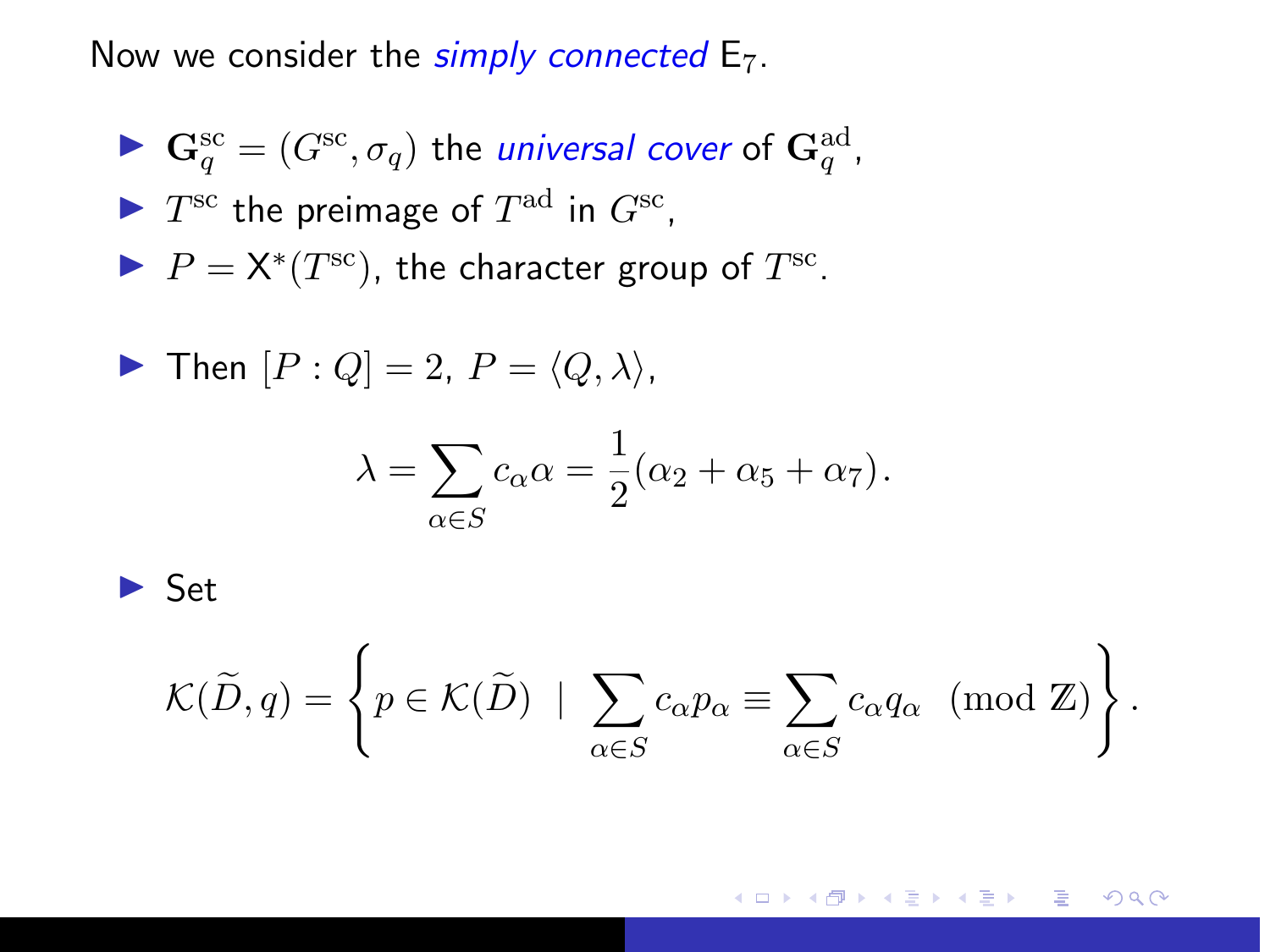

$$
Q^{\vee} = \mathsf{X}_{*}(T^{\text{sc}}) := \text{Hom}(\mathbb{C}^{\times}, T^{\text{sc}}).
$$

► Then 
$$
[P^{\vee} : Q^{\vee}] = 2
$$
. For  $p \in \mathcal{K}(\widetilde{D})$ ,  
\n $p \in \mathcal{K}(\widetilde{D}, q) \iff \widehat{p} - \widehat{q} \in Q^{\vee} \subset P^{\vee}, \quad \widehat{p} - \widehat{q} \colon \mathbb{C}^{\times} \to T^{\text{sc}}$ .

Hence 
$$
(\hat{p} - \hat{q})(-1) \in T^{sc}(\mathbb{C})_2 = T^{sc}(\mathbb{R})_2 \subset Z^1(\mathbb{R}, \mathbf{G}_q^{sc})
$$

Theorem (Vinberg, Borovoi, Timashev)

$$
\mathcal{K}(\widetilde{D}, q) \xrightarrow{\sim} H^1(\mathbb{R}, \mathbf{G}_q^{\text{sc}})
$$

$$
p \mapsto [(\widehat{p} - \widehat{q})(-1)] \in H^1(\mathbb{R}, \mathbf{G}_q^{\text{sc}}).
$$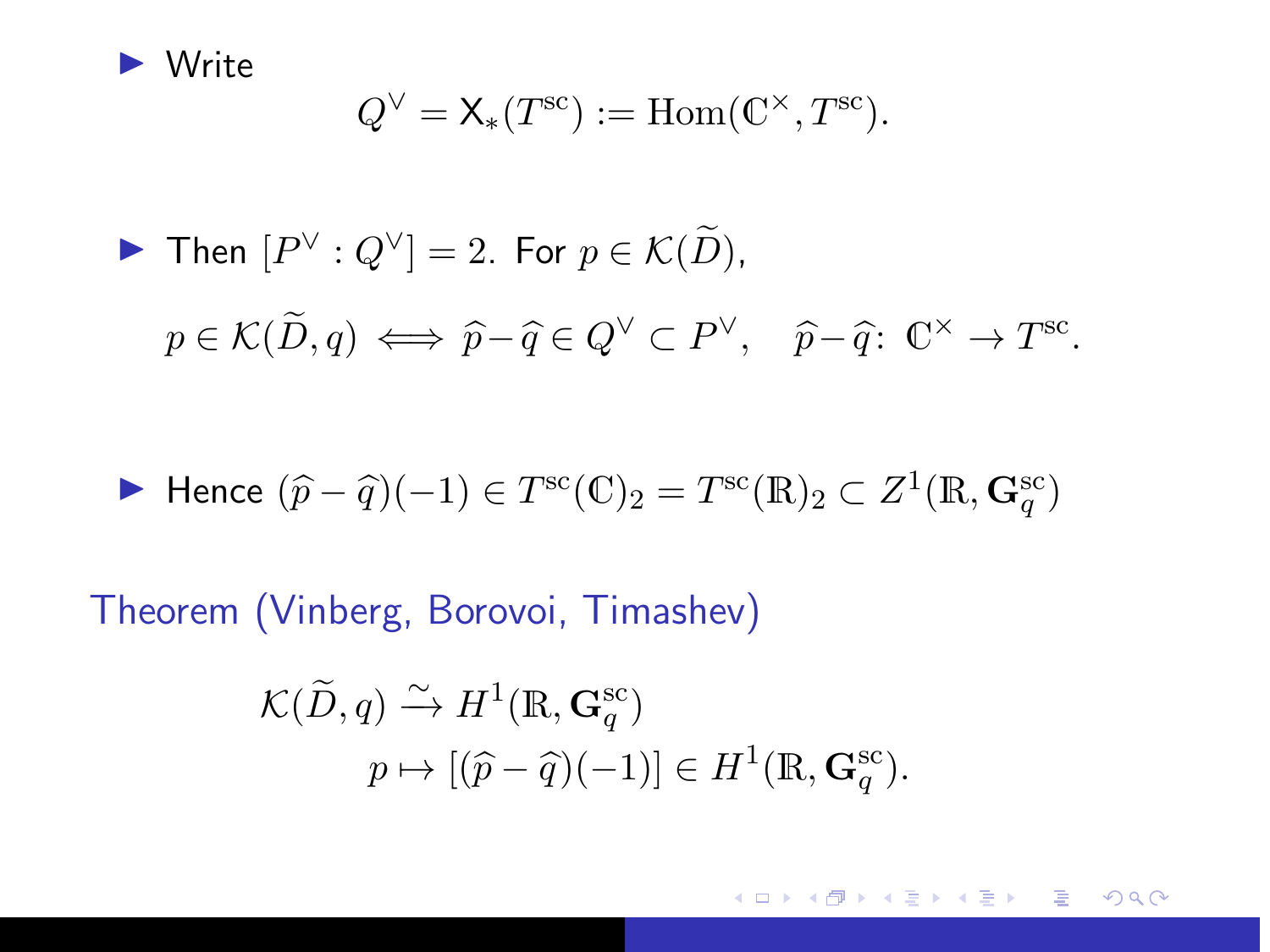

(because  $q_5 = 0$ ). Write

 $s(q) = q_2 + q_7$  (the sum over the blue vertices).

Then

$$
p \in \mathcal{K}(\widetilde{D}, q) \iff s(p) \equiv s(q) \pmod{2}.
$$

#### $2Q$ 4 0 5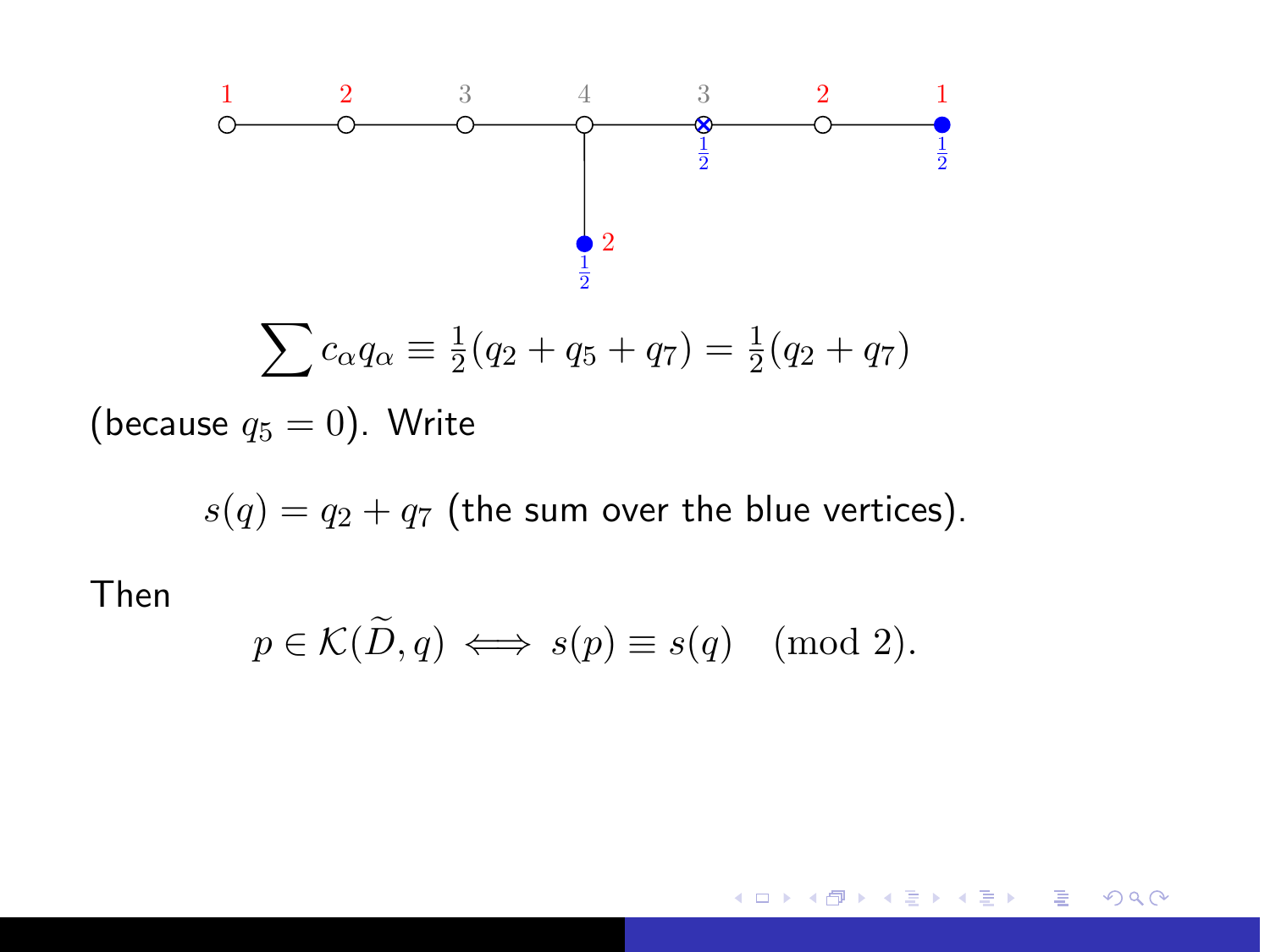- $\blacktriangleright$  We say that a Kac labeling q is even if  $s(q)$  is even.
- $\blacktriangleright$  Even and odd Kac labelings:
	- $\mathcal{K}^{\text{even}}: 2000$ 0 0 2000000 0000002 0100000  $\theta$ 0000 0000010  $\theta$  $\mathcal{K}^{\text{odd}}: 1000$  $\theta$ 001 0000 1 000
- If  $q$  is even, then  $H^1(\mathbb{R},\mathbf{G}_q^{\mathrm{sc}}) \simeq \mathcal{K}^{\mathrm{even}}$ , hence  $#H^{1}(\mathbb{R}, \mathbf{G}_{q}^{\text{sc}}) = 4.$
- $\blacktriangleright$  If  $q$  is odd, then  $H^1(\mathbb{R},\mathbf{G}_q^{\mathrm{sc}})\simeq\mathcal{K}^{\text{odd}}$ , hence  $#H^{1}(\mathbb{R}, \mathbf{G}_{q}^{\text{sc}})=2.$
- ► Skip Garibaldi and Nikita Semenov, 2010,  $H^1(\mathbb{R}, \mathsf{E}^{\text{sc}}_{7(-5)})$ ,  $#H^1 = 4.$
- **Brian Conrad, 2016,**  $H^1(\mathbb{R}, \mathsf{E}_{7(7)}^{\rm sc})$ ,  $\#H^1 = 2$ .
- ▶ Adams and Taïbi 2018, B. and Evenor 2016 all four cases.K ロ ▶ K 御 ▶ K 唐 ▶ K 唐 ▶ ○唐

 $2Q$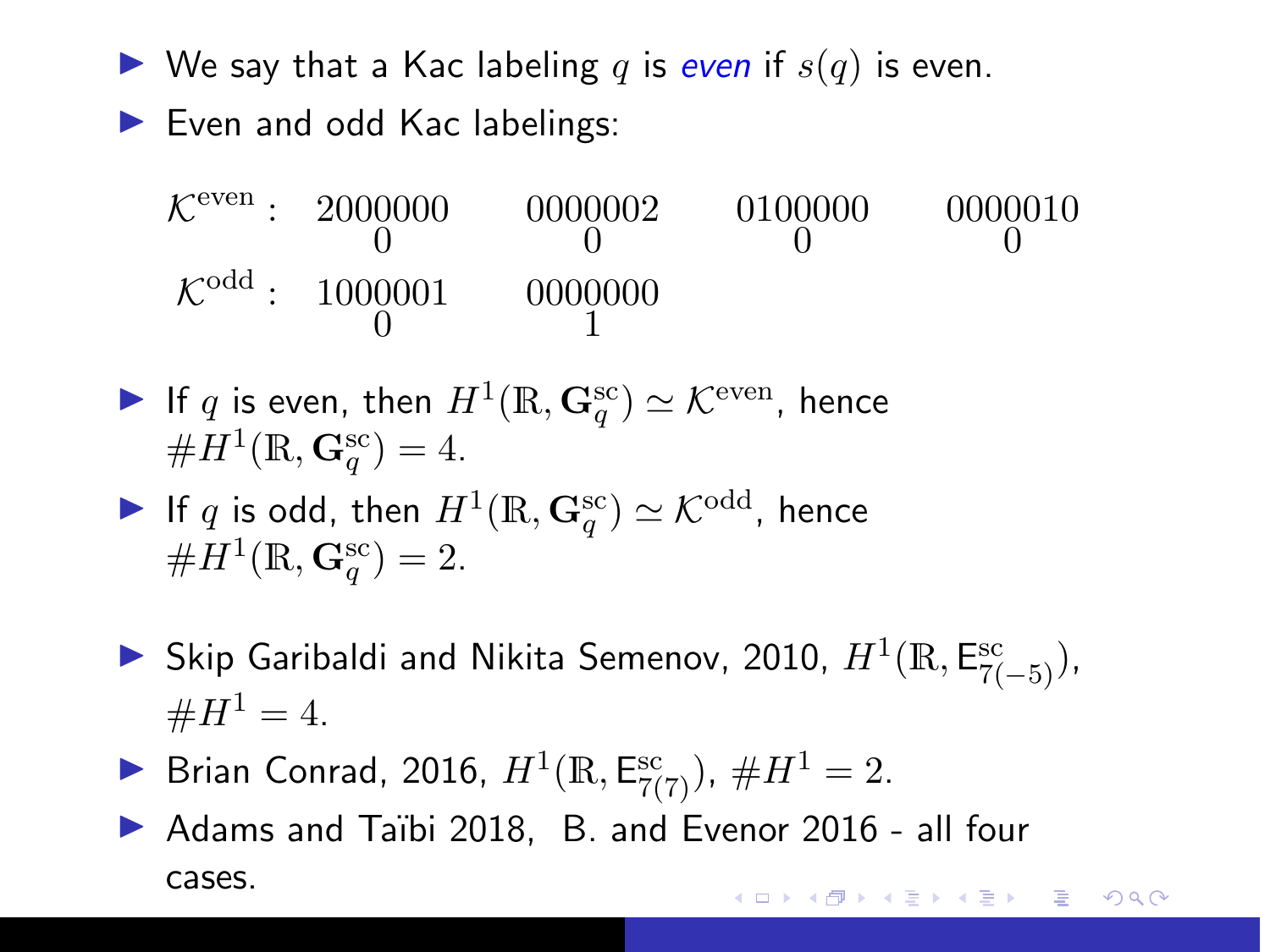#### HALF-SPIN GROUP

<span id="page-17-0"></span> $\triangleright$  We consider the *half-spin group*, the compact group  $\mathbf{G} = (G, \sigma_c)$  of type  ${}^1\mathsf{D}_\ell$  with even  $\ell = 2k \geq 4$  with the cocharacter lattice

$$
X^{\vee} = \langle Q^{\vee}, \omega_{\ell-1}^{\vee} \rangle.
$$

 $\blacktriangleright$  It is neither simply connected nor adjoint. It is not isomorphic to  $SO_{2\ell}$  unless  $\ell = 4$ .



The coefficients  $m_{\alpha}$  are in red.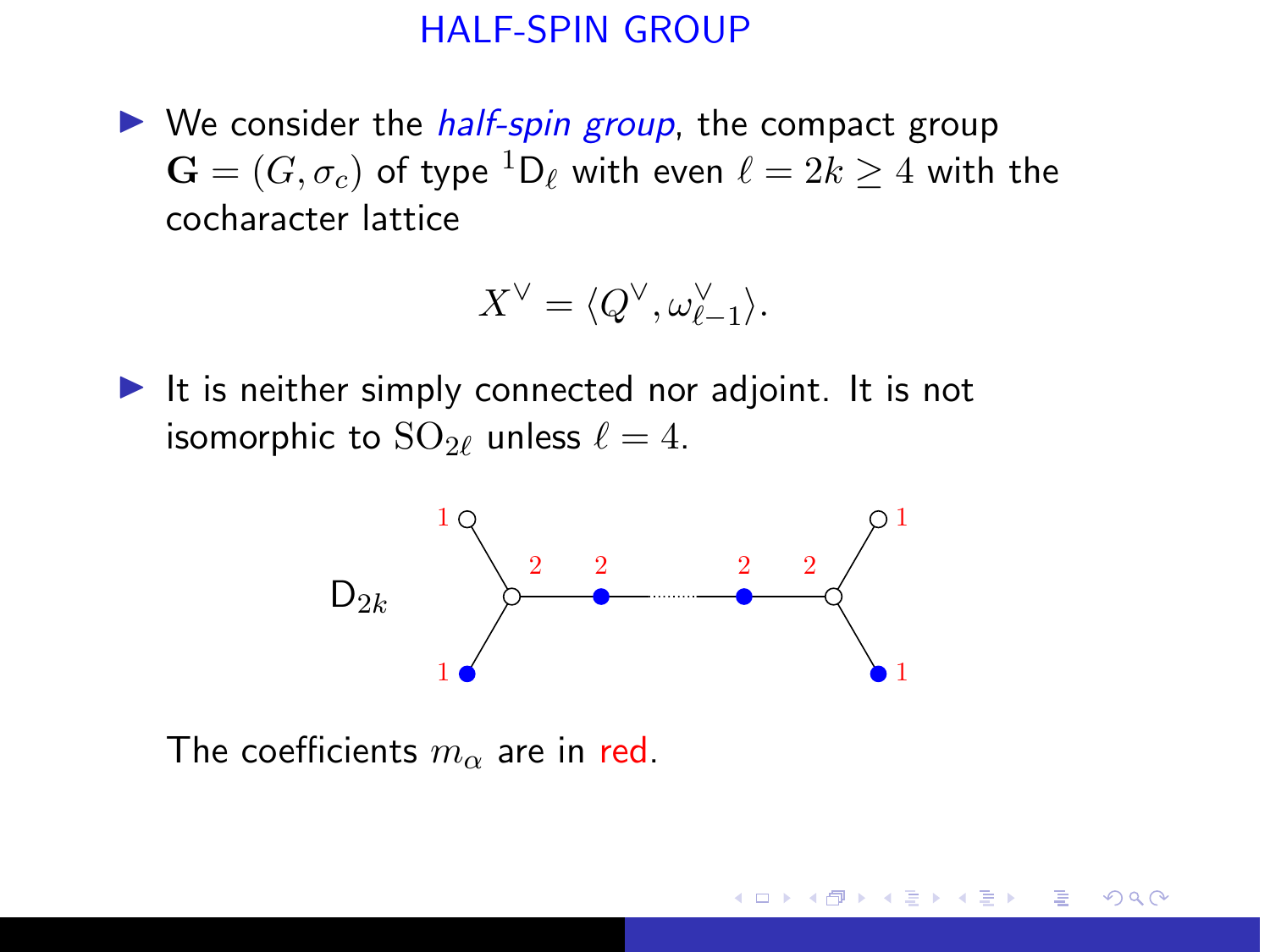<span id="page-18-0"></span>

$$
\mathcal{K}(\widetilde{D}) = \left\{ q = (q_{\alpha}) \mid \sum_{\alpha \in \widetilde{D}} m_{\alpha} q_{\alpha} = 2 \right\}.
$$

▶ The character lattice  $X = \mathsf{X}^*(T)$  is generated by  $Q$  and the weight

$$
\lambda := (\alpha_1 + \alpha_3 + \cdots + \alpha_{\ell-3} + \alpha_{\ell})/2.
$$

In the diagram, the vertices corresponding to these simple roots  $\alpha_1, \alpha_3, \ldots, \alpha_\ell$  are painted in blue.

 $\blacktriangleright$  We write

$$
s(q) = \sum_{\alpha \text{ blue}} q_{\alpha}.
$$

Then

$$
\mathcal{K}(\widetilde{D},q)=\{p\in \mathcal{K}(\widetilde{D})\mid s(p)\equiv s(q)\text{ and } (p,q)\in \mathcal{K}\}
$$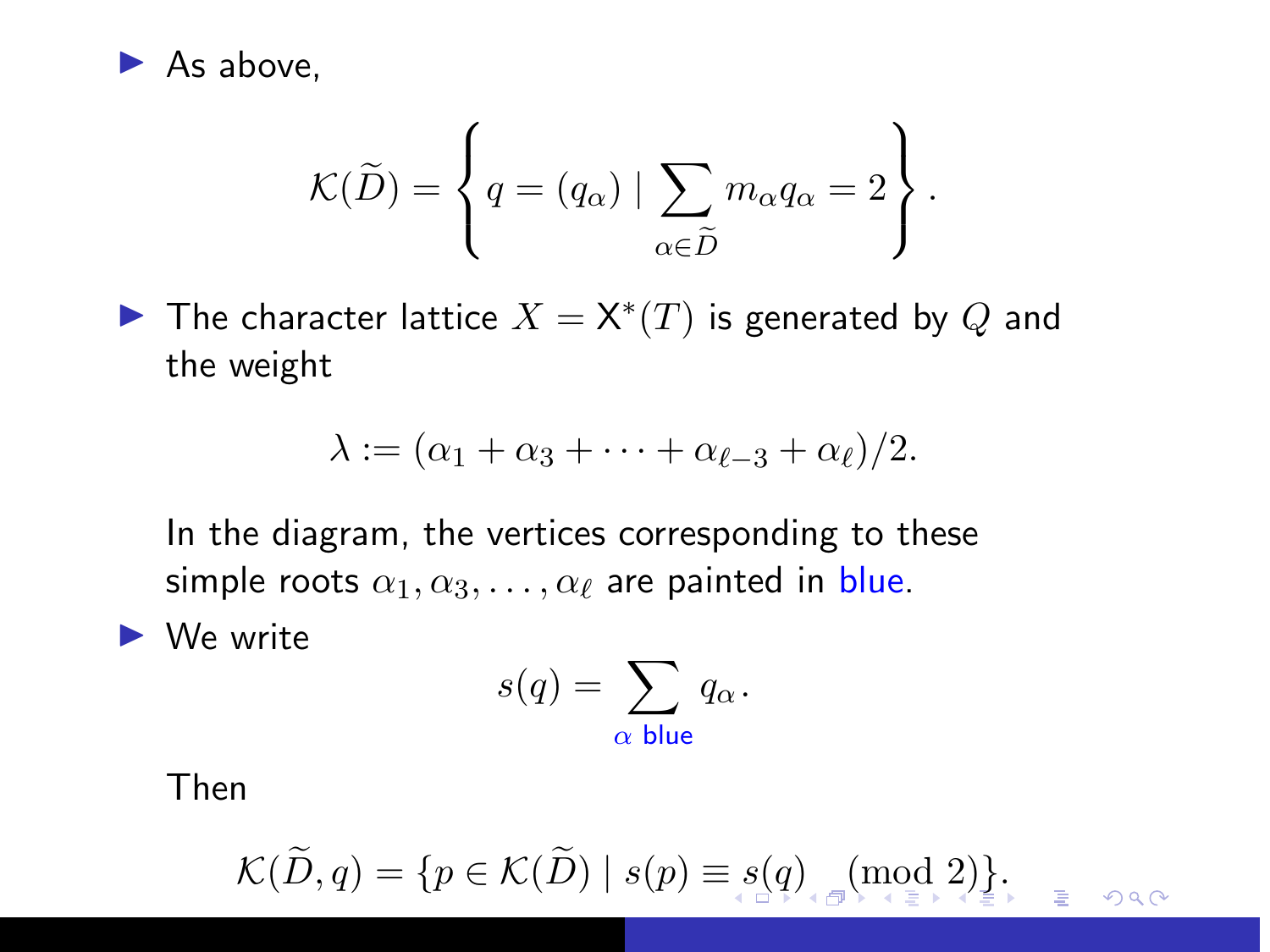<span id="page-19-0"></span> $\blacktriangleright$  The fundamental group

$$
F = \pi_1(G) = \mathsf{X}_*(T)/Q^{\vee} = \{1, \rho\}
$$

is of order 2. The nontrivial element  $\rho$  acts by the reflection with respect to the *vertical* axis of symmetry of  $D$ .

▶ To each Kac labeling  $q \in \mathcal{K}(\widetilde{D})$  we associate a real form  ${\bf G}_q = (G,\sigma_q)$  of G with

$$
\sigma_q = a_q \circ \sigma_c, \quad a_q = \widehat{q}(-1) \in \mathbf{T}^{\text{ad}}(\mathbb{R})_2,
$$

and we have a canonical bijection

<span id="page-19-1"></span>
$$
(*)\ \mathcal{K}(\widetilde{D},q)/F \xrightarrow{\sim} H^1(\mathbb{R},\mathbf{G}_q),\ \ p \mapsto [(\widehat{p}-\widehat{q})(-1)].
$$

In this case we have both a *congruence* coming from  $X^*(T)/Q$  in the definition of  $\mathcal{K}(\widetilde{D}, q)$ , and an *action of* the fundamental group  $F = X_*(T)/Q^{\vee}$  $F = X_*(T)/Q^{\vee}$  $F = X_*(T)/Q^{\vee}$  $\Omega$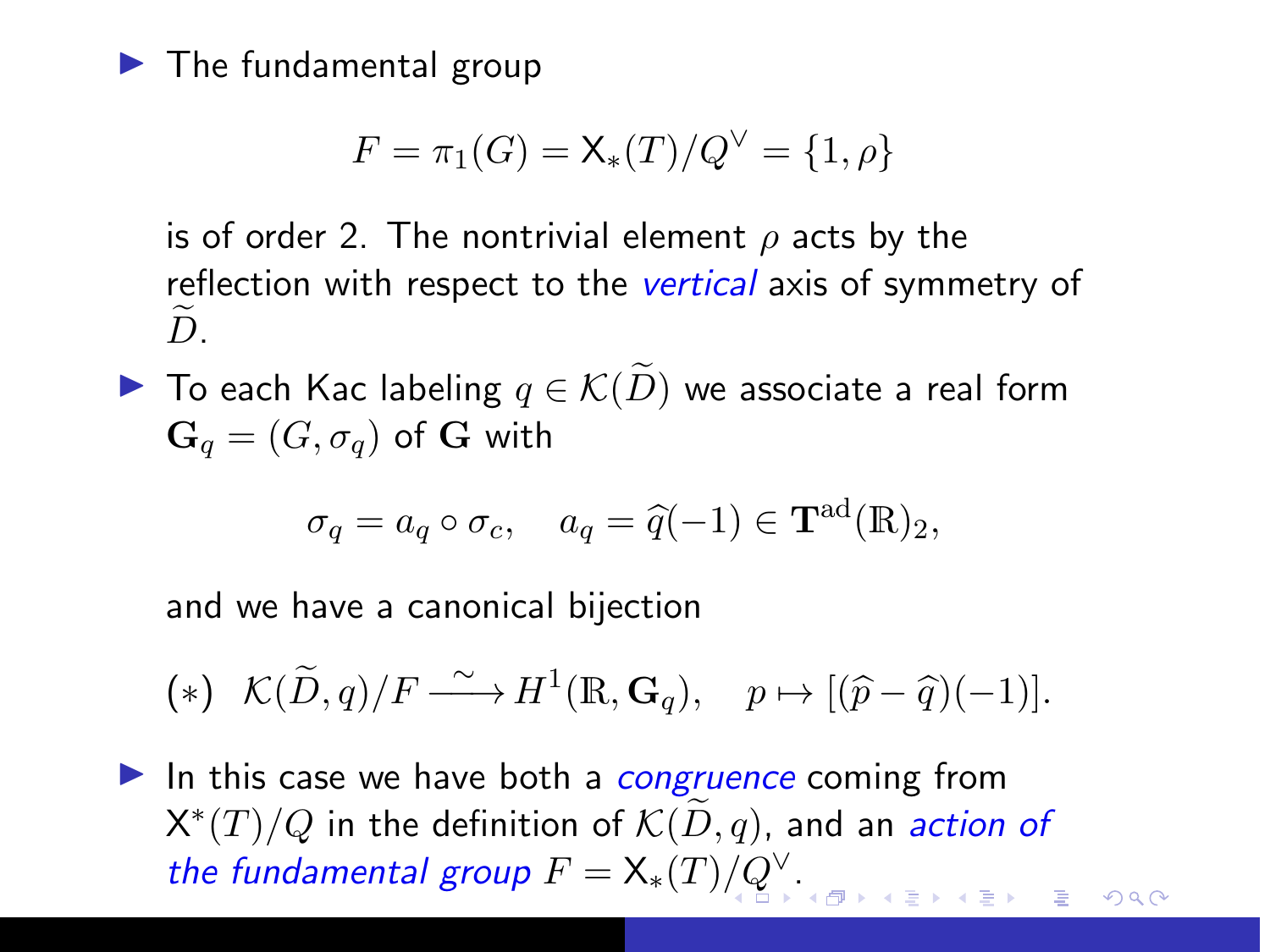<span id="page-20-0"></span>Example:  $\ell = 6$ . Even orbits: five:

$$
\begin{array}{ccc}\n & 1 & 0 & 0 & 0 \\
 & 0 & 0 & 0 & 0 \\
 & 1 & 0 & 0 & 0 \\
 & 0 & 0 & 0 & 0 \\
 & 0 & 0 & 0 & 0 \\
 & 0 & 0 & 0 & 0 \\
 & 0 & 0 & 0 & 0\n\end{array}
$$
\n
$$
\begin{array}{ccc}\n & 0 & 0 & 0 & 0 & 0 \\
 & 0 & 0 & 0 & 0 & 0 \\
 & 0 & 0 & 0 & 0 & 0 \\
 & 0 & 0 & 0 & 0 & 0\n\end{array}
$$

トイ目ト

目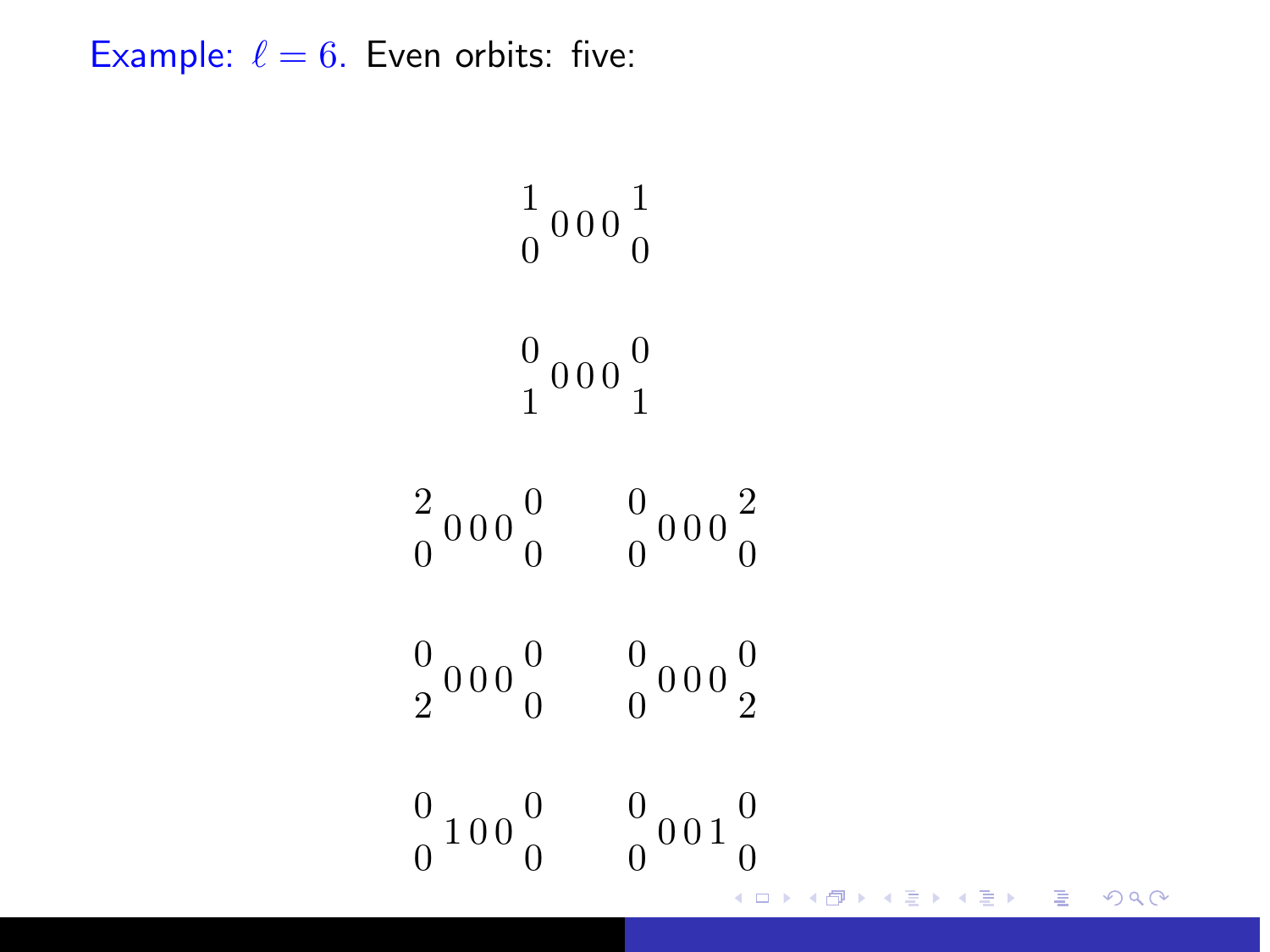Example:  $\ell = 6$  (cont.) Odd orbits: three:

$$
\begin{array}{ccc}\n1 & 0 & 0 & 0 & 0 \\
1 & 0 & 0 & 0 & 0 \\
0 & 0 & 0 & 0 & 1 \\
0 & 0 & 0 & 0 & 0 \\
0 & 0 & 0 & 0\n\end{array}
$$

If q is even, then  $\#H^1(\mathbb{R}, \mathbf{G}_q) = 5$ , and if q is odd, then  $#H^{1}(\mathbb{R}, \mathbf{G}_{q}) = 3.$ 

► Formula (\*) gives explicit cocycles:  $p \mapsto [(\hat{p} - \hat{q})(-1)].$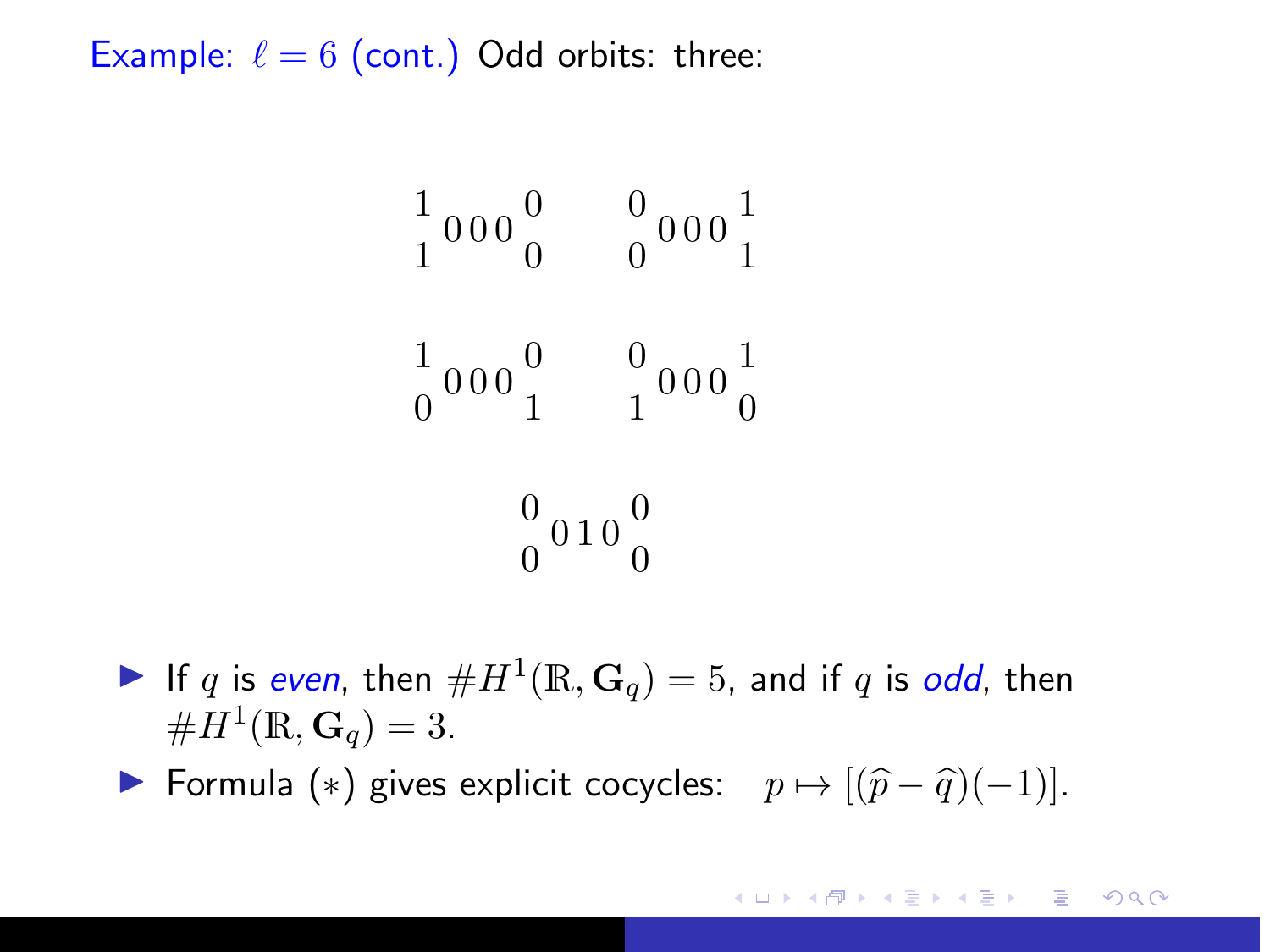- $\triangleright$  For a half-spin group we have both a congruence and a finite group action, because our half-spin group is neither adjoint nor simply connected.
- $\blacktriangleright$  If we wish to compute  $H^1(\mathbb{R},\mathbf{G}_q^{\rm ad})$  for the corresponding *adjoint* group  $\mathbf{G}_q^{\mathrm{ad}}$ , then we have no congruences, but an action of the fundamental group

 $\pi_1(G^\mathrm{ad}) \simeq \mathbb{Z}/2\mathbb{Z} \times \mathbb{Z}/2\mathbb{Z}$ 

of order 4. We obtain 6 orbits (for  $\ell = 6$ ). They correspond to the real forms

> $PGO(12)$ ,  $PGO(10, 2)$ ,  $PGO(8, 4)$ ,  $PGO(6,6)$ ,  $PGO^*(12)$ ,  $PGO^*(12)$ .

If we wish to compute  $H^1(\mathbb{R}, \mathbf{G}^{\text{sc}})$  for the corresponding simply connected group  $\mathbf{G}_q^{\mathrm{sc}}$ , then  $\pi_1(G^{\mathrm{sc}}) = \{1\}$ , so we have no group action, but we have two congruences modulo 2.**K ロメ K 御 ド K ヨ ド K ヨ ド** 

 $2Q$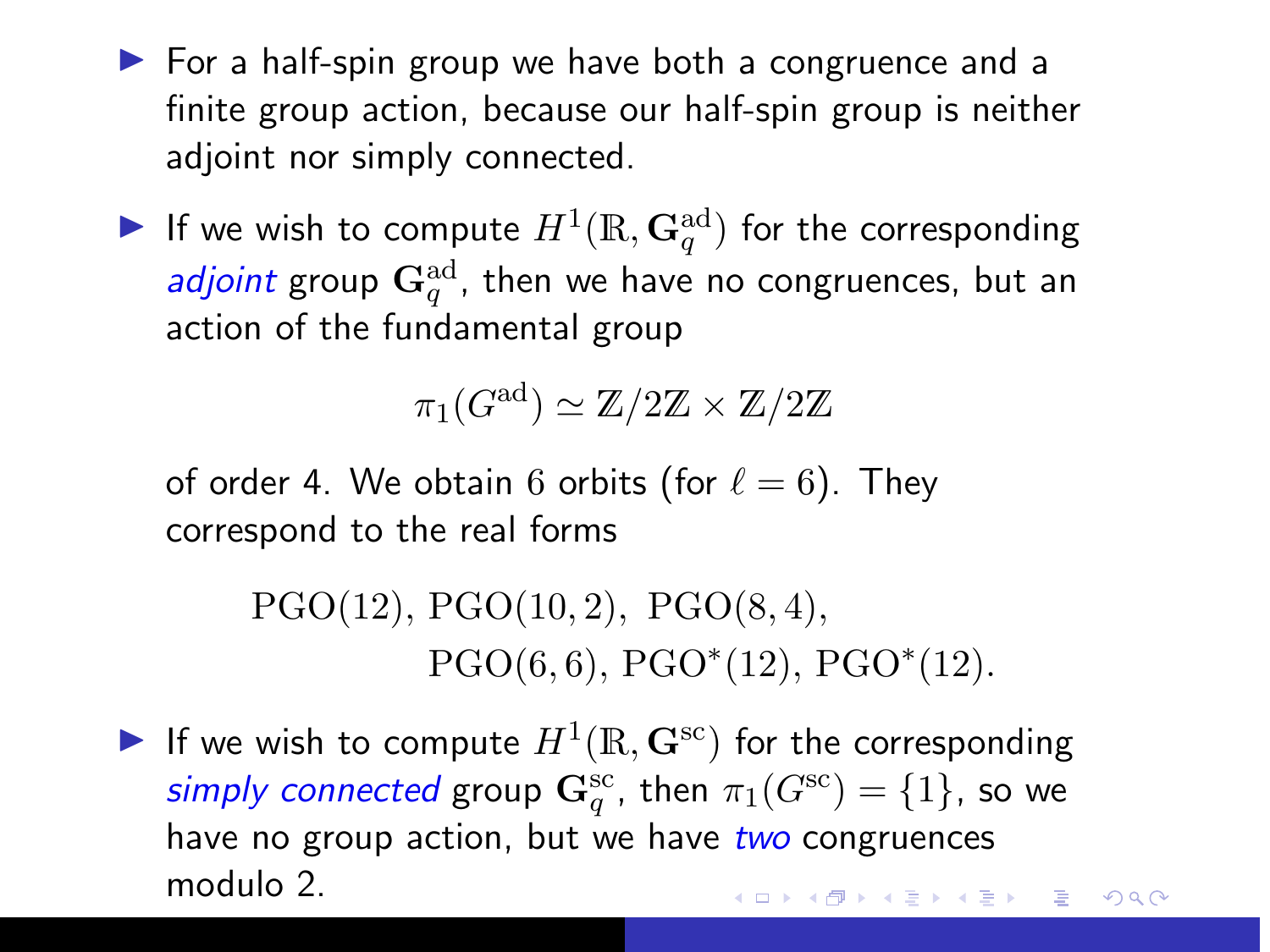In the case when our group is an outer form of a compact group, we should consider twisted affine Dynkin diagrams as in the note of Kac and in the books by Onishchik and Vinberg. For example:



- $\blacktriangleright$  Here, when G is *adjoint*, the fundamental group of G acts on  $D$  by the reflection with respect to the horizontal symmetry axis (the only nontrivial automorphism of  $D$ ).
- ► When G is simply connected,  $p \in \mathcal{K}(\widetilde{D}, q)$  if and only if  $p_k = q_k$ , where k is the blue vertex.
- $\blacktriangleright$  The case of a semisimple group is similar.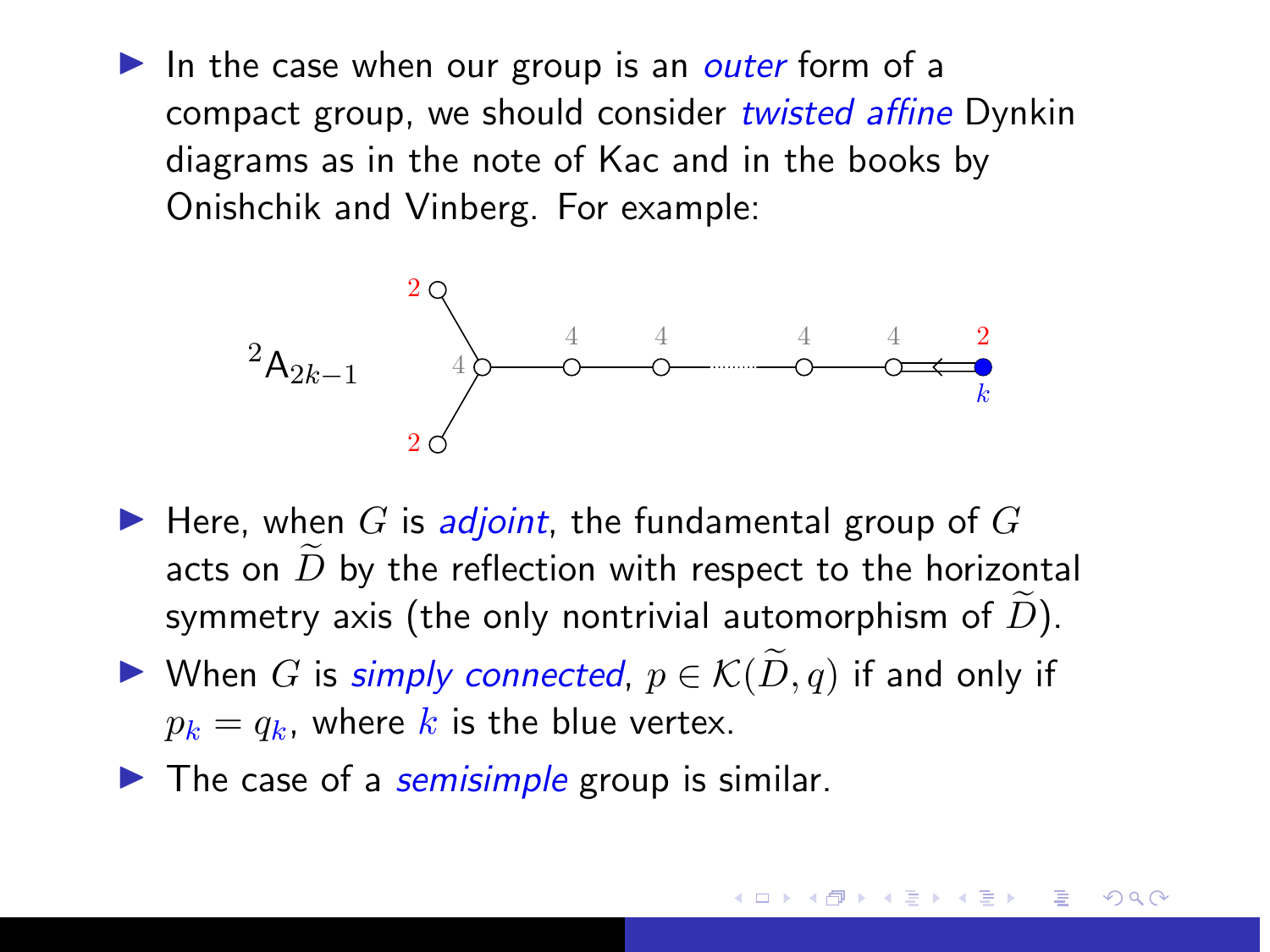**Idea of proof** (the idea is due to Onishchik and Vinberg).

Assume that  $G = G$  is a *compact* connected (reductive) R-group,  $T \subset G$  is a maximal torus.

Theorem (Borel and Serre 1964)

The inclusion  $\mathbf{T}(\mathbb{R})_2 \hookrightarrow Z^1(\mathbb{R}, \mathbf{G})$  induces a bijection  ${\bf T}(\mathbb{R})_2/W \xrightarrow{\sim} H^1(\mathbb{R},{\bf G})$ , where  $W$  is the Weyl group.

 $\blacktriangleright$  Let T be a compact R-torus. The cocharacter group  $X_* = X_*(T)$  naturally embeds into  $t = \text{Lie }T$ . We have a surjective homomorphism

$$
e\colon \mathbf{t}^{\mathbb{R}} \to \mathbf{T}(\mathbb{R}), \quad x \mapsto \exp 2\pi x
$$

with kernel  $iX_\ast$ , where  $\mathfrak{t}^\mathbb{R} = \operatorname{Lie} \mathbf{T}.$  We identify  $\mathbf{T}(\mathbb{R}) = \mathbf{t}^{\mathbb{R}}/iX_*$ .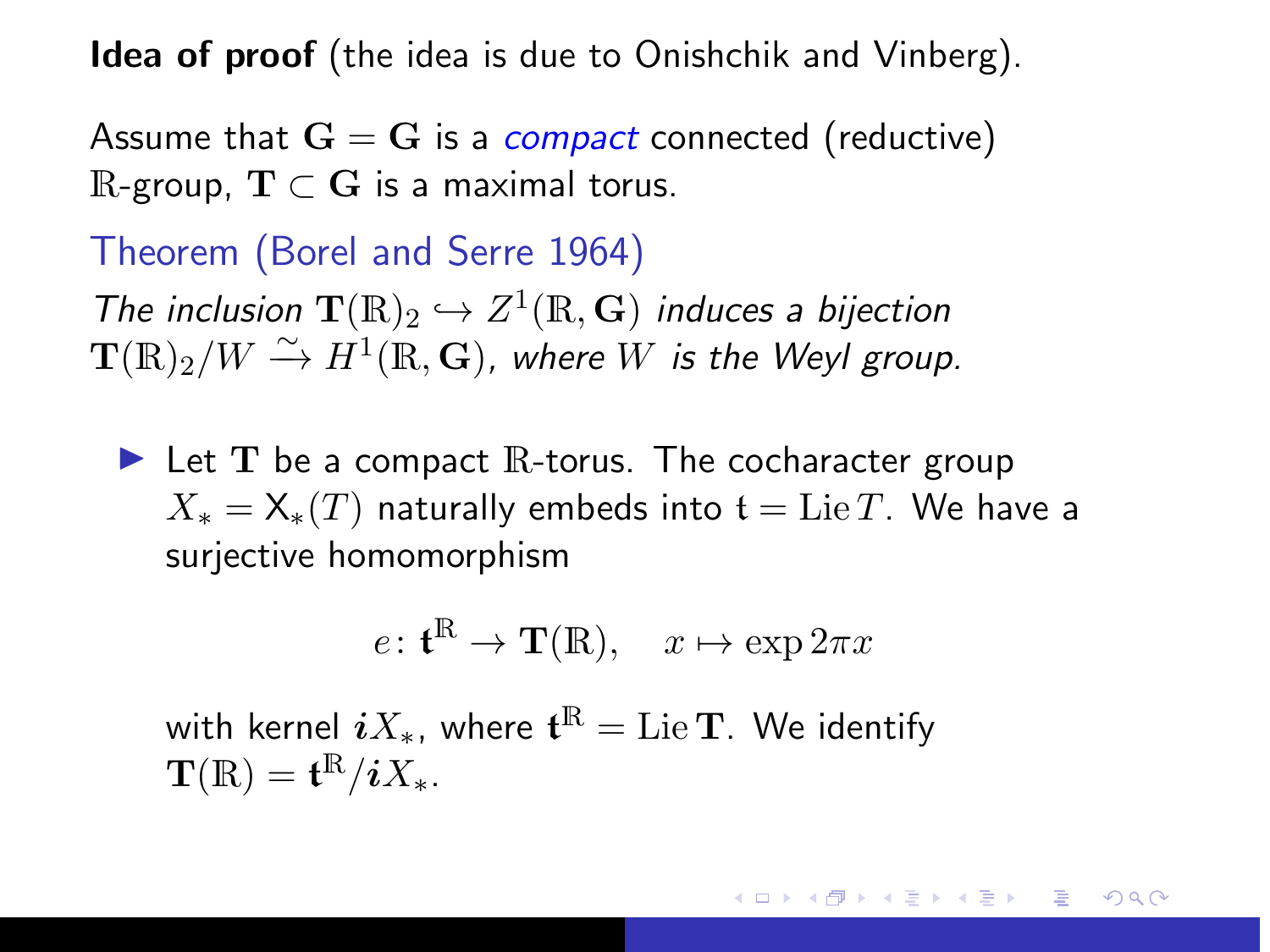$\triangleright$  We assume that  $G = G^{ad}$  is simple and *adjoint*. Instead of computing  $\mathbf{T}^{\text{ad}}(\mathbb{R})_2/W$ , we compute

$$
\mathbf{T}^{\mathrm{ad}}(\mathbb{R})/W = (\mathbf{t}^{\mathbb{R}}/iP^{\vee})/W
$$
  
= 
$$
\mathbf{t}^{\mathbb{R}}/(iP^{\vee} \rtimes W)
$$
  
= 
$$
(\mathbf{t}^{\mathbb{R}}/\widetilde{W})/(iP^{\vee}/iQ^{\vee}),
$$

where  $\mathbf{t}^{\mathbb{R}} = \mathrm{Lie}\, \mathbf{T}^{\mathrm{ad}},\,\,P^{\vee} = \mathsf{X}_*(T^{\mathrm{ad}}),\,\,Q^{\vee} = \mathsf{X}_*(T^{\mathrm{sc}}),$  $i^2 = -1$ ,  $iQ^{\vee} \subseteq iP^{\vee} \subset \mathfrak{t}^{\mathbb{R}}, \widetilde{W} = iQ^{\vee} \rtimes W$ .

▶ The *affine Weyl group*  $\widetilde{W} := iQ^\vee \rtimes W \subseteq iP^\vee \rtimes W$  is a reflection group acting on  $\mathbf{t}^{\mathbb{R}}$ , and it has a fundamental domain  $\Delta$  described in Bourbaki's book Lie-456. It is a simplex, which in suitable coordinates is given by the equation and inequalities

<span id="page-25-0"></span>(\*) 
$$
m_0q_0 + m_1q_1 + \cdots + m_\ell q_\ell = 2
$$
,  $q_i \in \mathbb{R}$ ,  $q_i \ge 0$ .

つへへ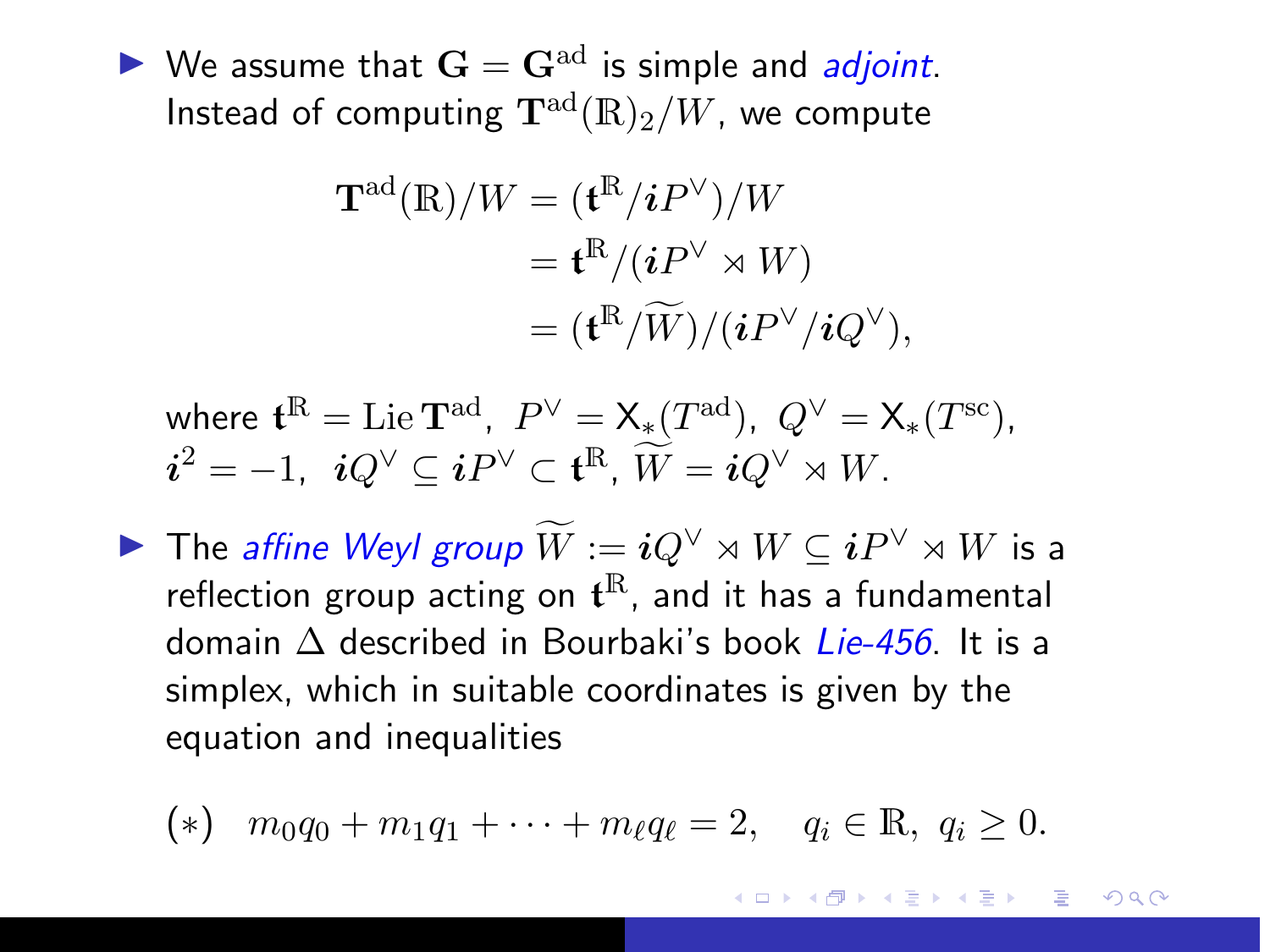$\blacktriangleright$  We obtain  $\mathbf{t}^{\mathbb{R}}/\widetilde{W} = \Delta$  and

$$
\mathbf{T}^{\mathrm{ad}}(\mathbb{R})/W = \mathbf{t}^{\mathbb{R}}/(iP^{\vee} \rtimes W)
$$
  
= 
$$
(\mathbf{t}^{\mathbb{R}}/(iQ^{\vee} \rtimes W))/(iP^{\vee}/iQ^{\vee})
$$
  
= 
$$
(\mathbf{t}^{\mathbb{R}}/\widetilde{W})/(iP^{\vee}/iQ^{\vee})
$$
  
= 
$$
\Delta/F,
$$

where the fundamental group  $F \equiv \bm{i} P^\vee\!/ \bm{i} Q^\vee = \pi_1(G^\mathrm{ad})$ acts on  $\Delta$  by automorphisms of D.

 $\blacktriangleright$  We obtain  $\mathbf{T}^{\text{ad}}(\mathbb{R})_2/W$  instead of  $\mathbf{T}(\mathbb{R})/W$  if we take integer values  $q_i \in \mathbb{Z}_{\geq 0}$  such that  $(*)$  holds, that is, if we take  $q \in \mathcal{K}(\widetilde{D})$ . Thus

$$
H^1(\mathbb{R}, \mathbf{G}^{\mathrm{ad}}) \cong \mathbf{T}^{\mathrm{ad}}(\mathbb{R})_2/W \cong \mathcal{K}(\widetilde{D})/F.
$$

つへへ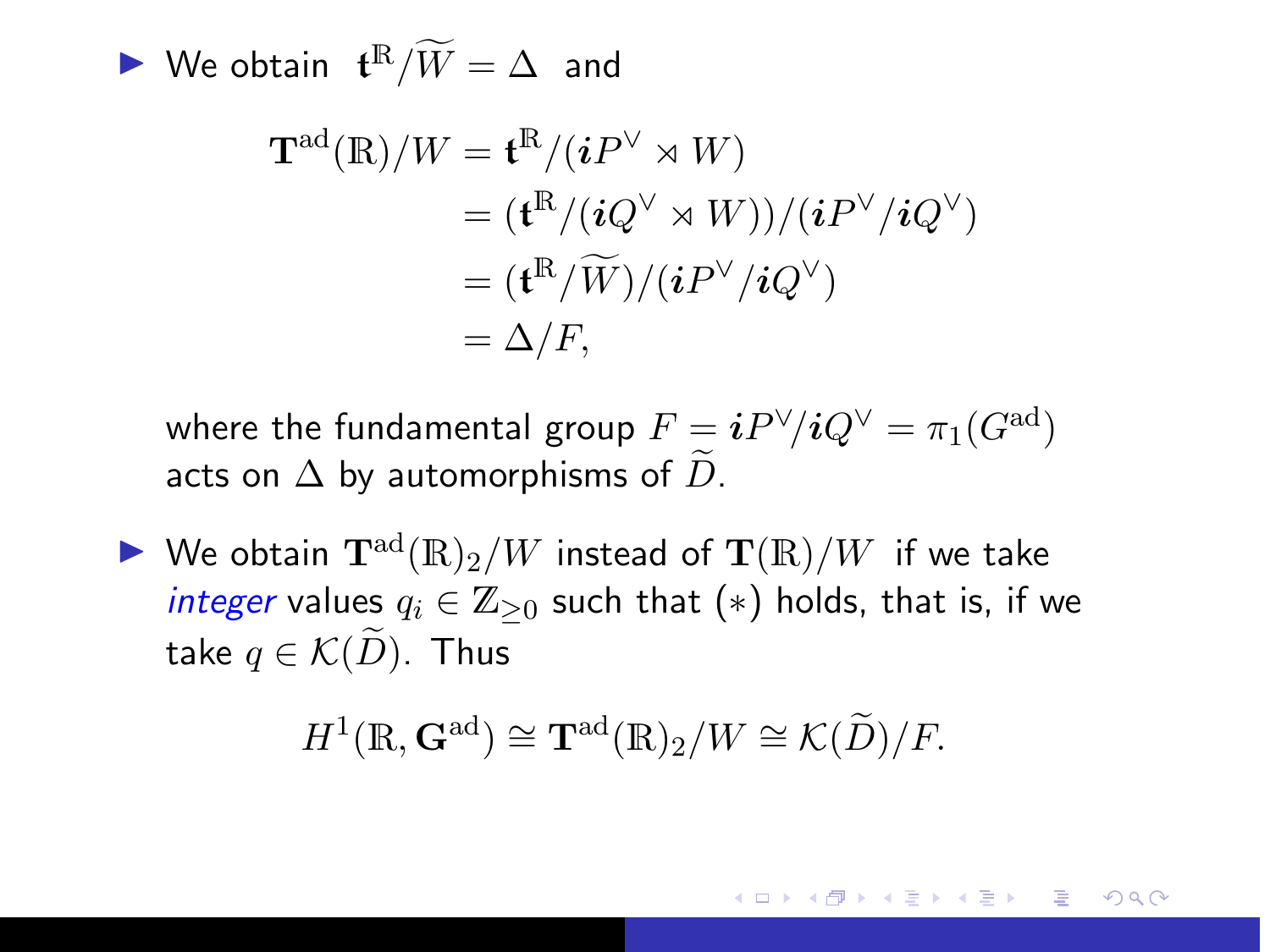If we take the simply connected group  $\mathbf{G}^{\text{sc}}$  instead of the adjoint group  $\mathbf{G}^{\text{ad}}$ , then

$$
\mathbf{T}^{\rm sc}(\mathbb{R})/W = (\mathbf{t}^{\mathbb{R}}/iQ^{\vee})/W = \mathbf{t}^{\mathbb{R}}/(iQ^{\vee} \rtimes W) = \mathbf{t}^{\mathbb{R}}/\widetilde{W} = \Delta,
$$

no need to take quotient by  $\pi_1(G^{sc}) = \{1\}$ . However, to guarantee that our point  $p = (p_i)$  comes from  $\mathbf{T}^{\text{sc}}(\mathbb{R})_2$ , we need to take  $p_i \in \mathbb{Z}_{\geq 0}$  and to add *congruences* on  $(p_i)$ . We obtain

$$
H^1(\mathbb{R}, \mathbf{G}^{\text{sc}}) \cong \mathbf{T}^{\text{sc}}(\mathbb{R})_2/W \cong \mathcal{K}(\widetilde{D}, q).
$$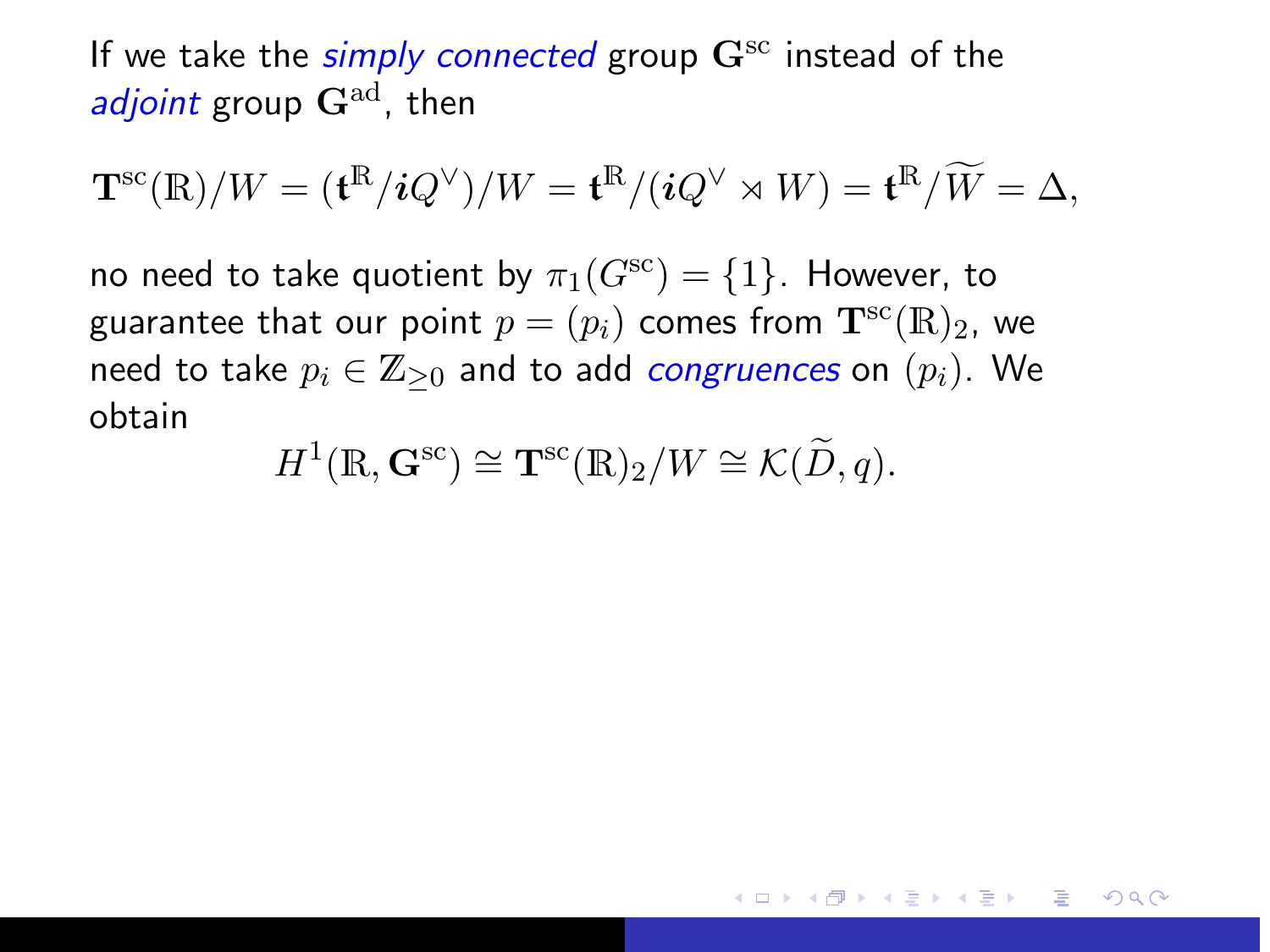### Our results

- $\blacktriangleright$  For a (connected) semisimple  $\mathbb R$ -group  $\mathbf G$  we give  $H^1(\mathbb{R},\mathbf{G})$  with explicit cocycles.
- $\triangleright$  For a *normal* homomorphism of semisimple R-groups  $\varphi\colon \mathbf{G}\to \mathbf{G}'$  we compute

$$
\varphi_*\colon H^1(\mathbb{R},\mathbf{G})\to H^1(\mathbb{R},\mathbf{G}').
$$

A homomorphism  $\varphi\colon \mathbf{G}\to \mathbf{G}'$  is called *normal* if  $\varphi(\mathbf{G})$  is normal in  $\mathbf{G}'.$  For example, any surjective homomorphism is normal.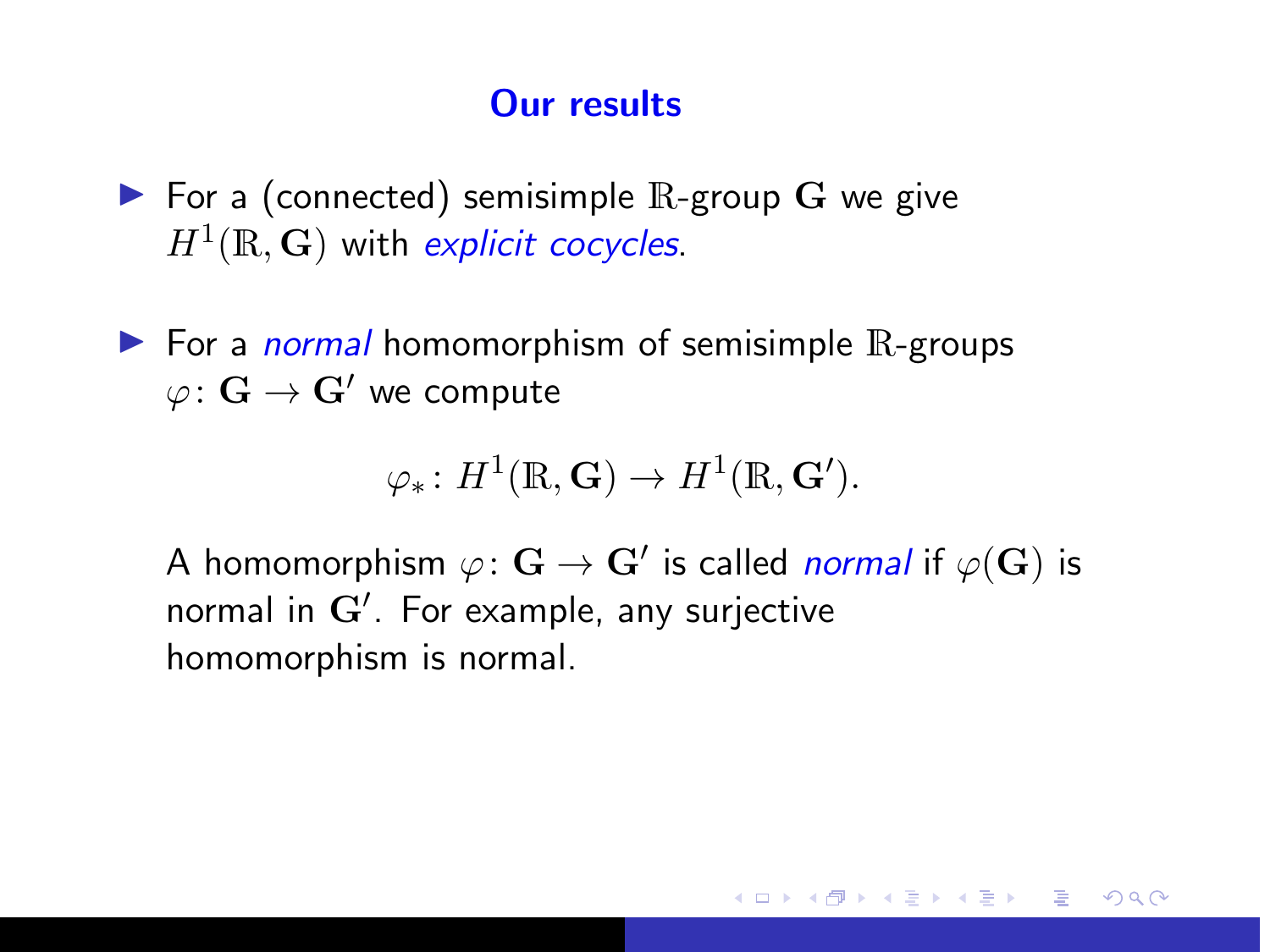$\blacktriangleright$  For a short exact sequence

$$
1\to \mathbf{A}\to \mathbf{G}\to \mathbf{G}'\to 1
$$

with central finite  $\mathbb R$ -subgroup  $\mathbf A$  of a semisimple R-group G, we compute a 7-term exact sequence

$$
\mathbf{A}(\mathbb{R}) \to \pi_0 \mathbf{G}(\mathbb{R}) \to \pi_0 \mathbf{G}'(\mathbb{R}) \stackrel{\delta}{\longrightarrow} H^1(\mathbb{R}, \mathbf{A})
$$

$$
\to H^1(\mathbb{R}, \mathbf{G}) \to H^1(\mathbb{R}, \mathbf{G}') \stackrel{\Delta}{\longrightarrow} H^2(\mathbb{R}, \mathbf{A}).
$$

For  $a \in Z^1(\mathbb{R}, \mathbf{G})$  we compute the twisting bijection

$$
\tau_a\colon H^1(\mathbb{R}, {}_a\mathbf{G})\to H^1(\mathbb{R},\mathbf{G})
$$
   
sending  $[1]\in H^1(\mathbb{R},{}_a\mathbf{G})$  to  $[a]\in H^1(\mathbb{R},\mathbf{G}).$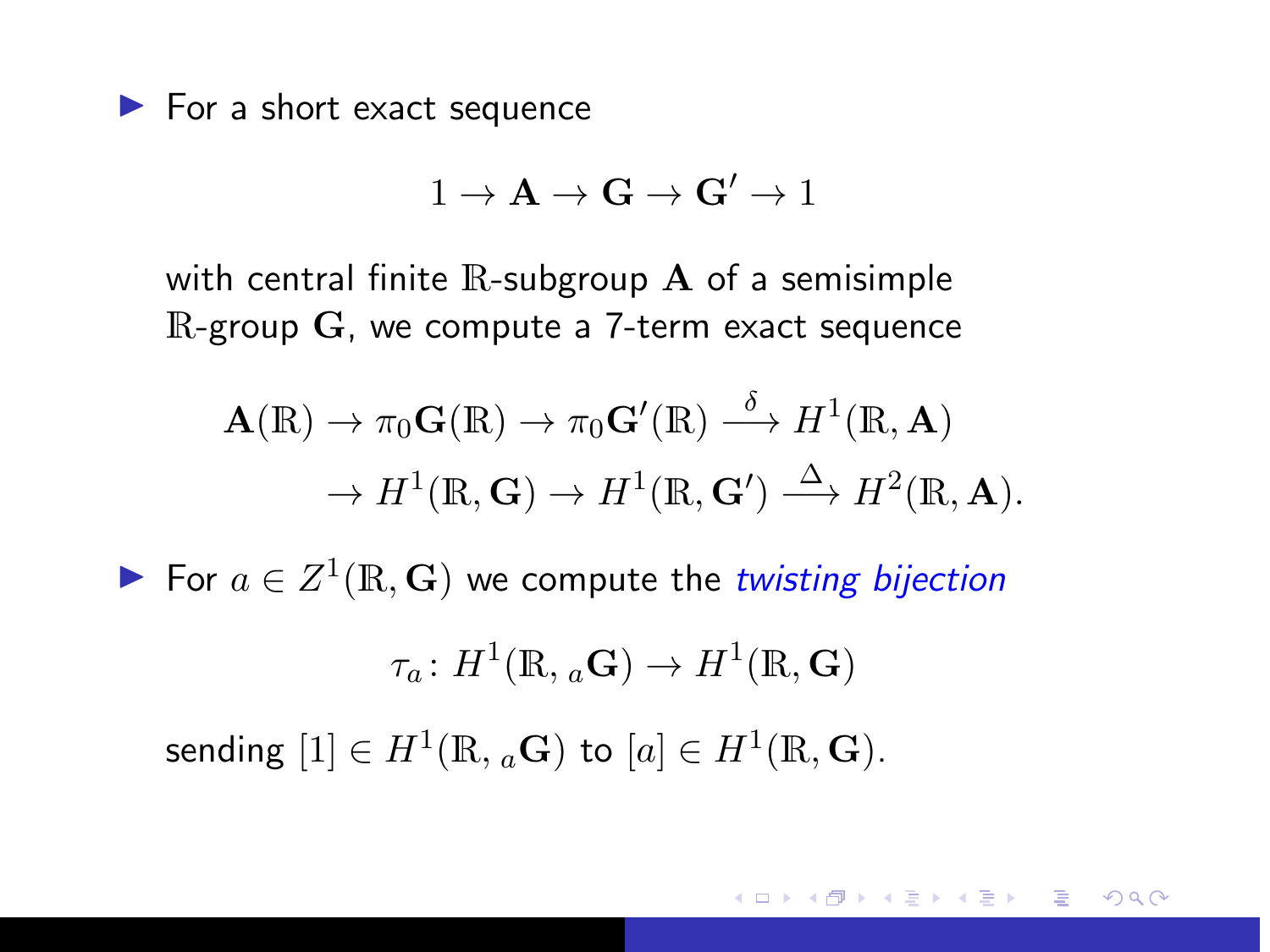# Thank you!

Merci beaucoup!